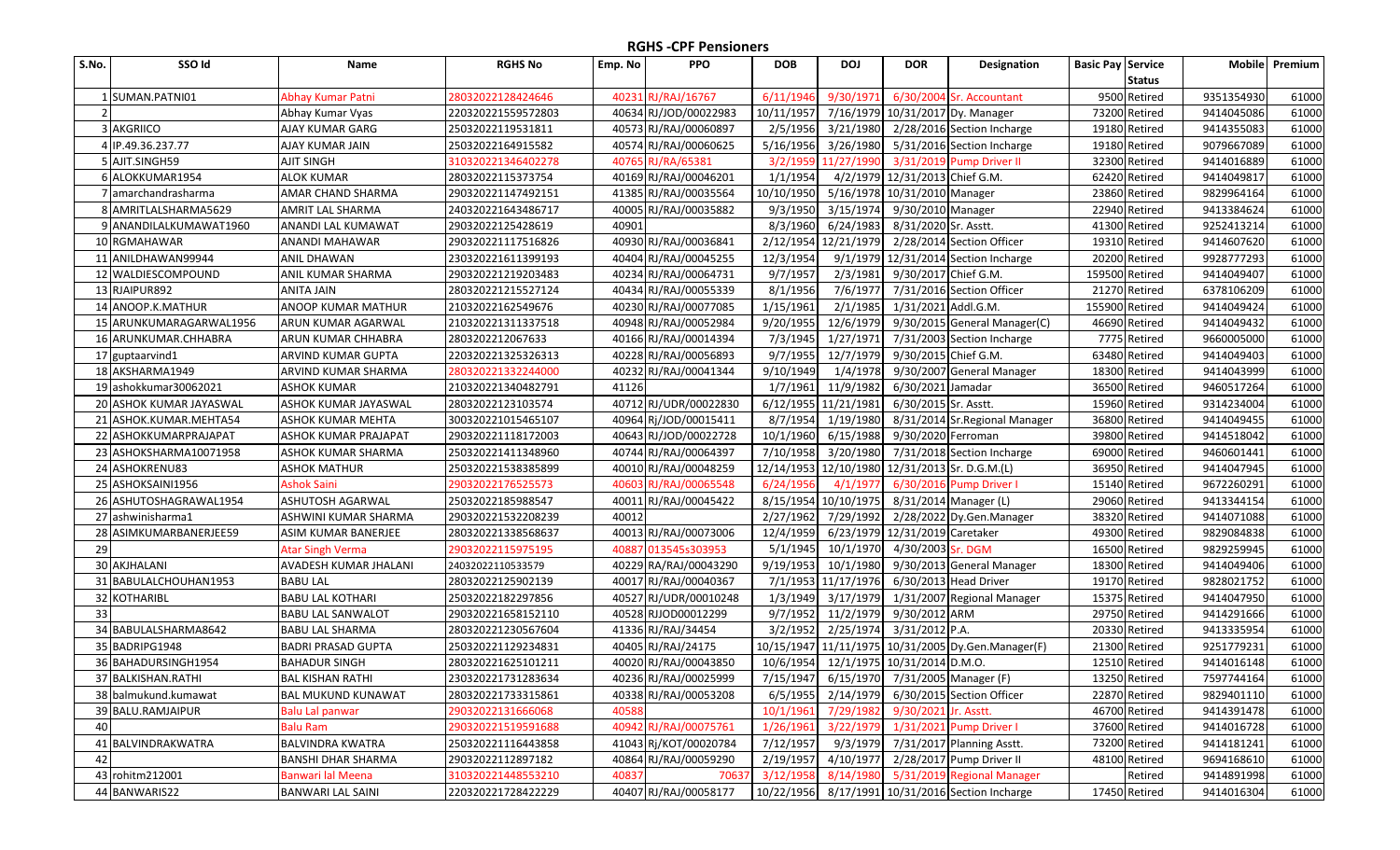| S.No. | SSO Id                  | Name                                           | <b>RGHS No</b>     | Emp. No | <b>PPO</b>            | <b>DOB</b>           | <b>DOJ</b>          | <b>DOR</b>                               | Designation                                  | <b>Basic Pay Service</b> |               | <b>Mobile</b> | Premium |
|-------|-------------------------|------------------------------------------------|--------------------|---------|-----------------------|----------------------|---------------------|------------------------------------------|----------------------------------------------|--------------------------|---------------|---------------|---------|
|       |                         |                                                |                    |         |                       |                      |                     |                                          |                                              |                          | <b>Status</b> |               |         |
|       | 45 blmeena.riico        | BASANTI LAL MEENA                              | 210320221818121985 |         | 41192 RJKOT00027505   | 5/19/1961            | 5/19/1983           |                                          | 5/31/2021 Regional Manager                   |                          | 11120 Retired | 9414040691    | 61000   |
| 46    |                         | <b>Bhag Chand Raiger</b>                       | 28032022164946436  |         | 40172 RJ/RAJ/00071396 | 5/28/1959            | 7/1/1989            |                                          | 5/31/2019 Section Incharge                   |                          | 52900 Retired |               | 61000   |
|       | 47 BHAGWAN.DAS1958      | <b>BHAGWAN DASS</b>                            | 100320221210197427 |         | 40239 RJ/RAJ/00068643 | 11/14/1958           |                     | 2/9/1983 11/30/2018 Jamadar              |                                              |                          | 36733 Retired | 9414016919    | 61000   |
|       | 48 BHAGWANSAHAYGURJAR60 | <b>BHAGWAN SAHAI GUJAR</b>                     | 280320221256282195 |         | 40897 RJ/RAJ/00076850 | 9/10/1960 11/13/1978 |                     |                                          | 9/30/2020 Pump Driver II                     |                          | 54100 Retired | 9414016857    | 61000   |
| 49    |                         | BHAGWAN SAHAI VERMA                            | 280320221124387628 | 40016   |                       | 7/22/1955            | 1/27/1979           |                                          | 7/31/2015 Section Officer                    |                          | 20820 Retired | 9521062123    | 61000   |
|       | 50 BHAGWAN.SAHAI.PAREEK | <b>BHAGWAN SAHAY PAREEK</b>                    | 2503202266335046   |         | 40170 RJ/RAJ/00049129 | 7/5/1954             | 7/2/1979            |                                          | 7/31/2014 Dy.Gen.Manager(F)                  |                          | 45720 Retired | 9413338982    | 61000   |
|       | 51 BPGUPTARIICO         | <b>Bhagwat Prasad Gupta</b>                    | 28032022164895717  |         | 40522 RJ/RAJ/00058310 | 5/1/1957             | 3/31/1980           | 4/30/2017 Manager                        |                                              |                          | 94000 Retired | 9414017167    | 61000   |
|       | 52 BHERU.SINGH.CHARAN57 | BHAIRU SINGH CHARAN                            | 250320221117281022 |         | 41216 RJ/UDR/00027731 | 10/1/1957            | 9/1/1977            | 9/30/2017 Driver                         |                                              |                          | 41000 Retired | 9414047662    | 61000   |
| 53    |                         | <b>BHANWAR SINGH SISODIA</b>                   | 300320221214332287 |         | 40024 RJ/RAJ/00078293 | 3/25/1960            | 11/6/1985           | 3/31/2020 Driver I                       |                                              |                          | 58900 Retired | 9414055285    | 61000   |
|       | 54 Bhawanisingh12345680 | BHAWANI SINGH CHAUHAN                          | 290320221616492699 |         | 40015 RJ/RAJ/00042660 | 12/19/1952           | 5/5/1979            |                                          | 12/31/2012 Admn.Officer                      |                          | 22390 Retired | 9928595707    | 61000   |
|       | 55 BHERUSALVI183        | Bheru Lal salvi                                | 28032022115909370  |         | 41215 Rj/UDR/00018888 | 7/6/1954             | 6/5/1977            |                                          | 7/31/2014 Pump Driver II                     |                          | 11660 Retired | 9001770616    | 61000   |
|       | 56 OMVEER.HINDAUN       | <b>BHIM SINGH JAT</b>                          | 290320221311233266 |         | 41180 RJ/KOT/00025943 | 9/5/1959             | 7/17/1979           |                                          | 9/30/2019 Section Officer                    |                          | 61300 Retired | 9694254007    | 61000   |
|       | 57 B.SPANWAR15          | <b>BHIM SINGH PANWAR</b>                       | 24032022184898396  |         | 41170 RJ/KOT/00023622 | 1/1/1959             |                     |                                          | 2/22/1978 12/31/2018 Section Officer         |                          | 71100 Retired | 9414060892    | 61000   |
|       | 58 BHOLURAMJATRIICO     | BHOLU RAM JAT                                  | 290320221718362471 | 41100   | RJ/RAJ/00053584       | 7/10/1956            | 12/7/1981           | 7/31/2016 Driver I                       |                                              |                          | 20800 Retired | 7690894648    | 61000   |
|       | 59 bk953245             | BRIJESH KUMAR SHARMA                           | 250320221352491179 | 40807   | RJ/JOD00020490        | 7/25/1958            | 7/5/1989            | 7/31/2018 AAO II                         |                                              |                          | 52900 Retired | 9414055246    | 61000   |
| 60    |                         | BUDDHI PRAKASH SHARMA (Dutt 290320221459374005 |                    |         | 40934 RJ/RAJ/00044744 | 3/21/1953            | 4/1/1977            |                                          | 3/31/2013 Pump Driver II                     |                          | 12430 Retired | 9413331479    | 61000   |
|       | 61 CHANDANSINGHTARAGI57 | CHANDAN SINGH TARAGI                           | 30032022120293140  |         | 40028 RJ/RAJ/00059967 | 3/24/1957            | 9/15/1979           | 3/31/2017 Jr. Asstt.                     |                                              |                          | 16410 Retired | 9694025113    | 61000   |
|       | 62 CHANDRA.KANT.AGRAWAL | CHANDRA KANT AGRAWAL                           | 250320221449564328 |         | 40243 RJ/RAJ/00054985 | 2/4/1956             | 9/1/1979            |                                          | 2/28/2016 Sr. D.G.M.(F)                      |                          | 37470 Retired | 9414049436    | 61000   |
|       | 63 CMJETHAWANI          | CHATUR MAL JETHWANI                            | 23032022171749731  |         | 40030 RJ/RAJ/0007076  | 8/16/1952            | 9/8/1970            |                                          | 8/31/2012 Section Incharge                   |                          | 20350 Retired | 9928541185    | 61000   |
| 64    |                         | CHETH NATH MISHRA                              | 280320221429423912 |         | 40969 RJ/RAJ/00055133 | 7/1/1954             | 5/14/1997           |                                          | 6/30/2014 Manager (F)                        |                          | 14000 Retired | 9414427301    | 61000   |
|       | 65 CHAGANKUMAR          | Chhagan Lal Kumar                              | 250320221121381255 | 41222   |                       | 7/15/1961            | 7/31/1991           |                                          | 7/31/2021 Sr. Pl. Asstt.                     |                          | 65000 Retired | 9460415387    | 61000   |
|       | 66 chhitar.mal12        | CHHITAR MAL                                    | 30032022188535779  |         | 40342 Rj/RAJ/0006663  | 5/1/1958             | 6/8/1988            | 4/30/2018 Jr. Asstt.                     |                                              |                          | 31500 Retired | 9413333476    | 61000   |
|       | 67 chiranjibairwa064    | CHIRANJI LAL BERWA                             | 280320221540449449 |         | 41181 RJ/RAJ/00070250 | 5/1/1958             | 8/5/1981            |                                          | 4/30/2018 Section Incharge                   |                          | 61000 Retired | 941427369     | 61000   |
| 68    |                         | CHITTAR MAL                                    | 290320221149385102 |         | 41368 RJ/RAJ/00063814 | 8/1/1958             | 4/1/1977            |                                          | 7/31/2018 Pump Driver II                     |                          | 51000 Retired | 9784113322    | 61000   |
| 69    |                         | CHOTHU RAM I                                   | 29032022162101075  |         | 40856 RJ/RAJ/00059903 | 2/17/1956            | 9/26/1977           | 2/28/2016 Helper I                       |                                              |                          | 10180 Retired | 9694003535    | 61000   |
|       | 70 CHUNNILALDHAWANIA    | CHUNNI LAL DHAWANIA                            | 25032022146389468  |         | 41044 RJ/KOT/00022749 | 9/5/1957             | 8/2/1980            |                                          | 9/30/2017 Regional Manager                   | 104900 Retired           |               | 9414040417    | 61000   |
|       | 71 DAMODARPRASAD1961    | DAMODAR PRASAD RAJORIA                         | 240320221349351574 |         | 40430 RJ/RAJ/00077703 | 6/1/1961             | 7/1/1982            |                                          | 5/31/2021 Manager(Fin)                       |                          | 80300 Retired | 9414044346    | 61000   |
|       | 72 DRPATAN128           | DAULAT RAM PATAN                               | 24032022215073383  |         | 40575 RJ/RAJ/00076311 | 5/15/1959            | 7/30/1980           |                                          | 5/31/2019 Regional Manager                   | 408000 Retired           |               | 9414041381    | 61000   |
| 73    |                         | <b>Dharam Chand Yadav</b>                      | 29032022165292554  | 4110    |                       | 8/16/1961            | 6/22/1989           |                                          | 8/31/2021 Section Officer                    |                          | 59500 Retired | 9414079463    | 61000   |
|       | 74 VEENA1961.SHARMA     | DHARAM PRAKASH SHARMA                          | 23032022174569506  |         | 40174 RJ/RAJ/00054978 | 1/1/1956             |                     |                                          | 2/19/1983 12/31/2015 Sr. D.G.M.(F)           |                          | 34790 Retired | 9414049437    | 61000   |
|       | 75 DHARAMSINGH0402      | DHARAM SINGH SHEKHAWAT                         | 28032022114934186  |         | 40895 RJ/RAJ/00063680 | 2/4/1958             | 1/19/1980           | 2/28/2018 Sr. P.A.                       |                                              |                          | 87800 Retired | 9460872236    | 61000   |
|       | 76 DCKOTHARI46          | DHARM CHANDRA KOTHARI                          | 270320221338208636 |         | 40663 RJ/UDR/7318     | 7/24/1946            | 3/21/1979           |                                          | 7/31/2004 Regional Manager                   |                          | 59500 Retired | 9829341863    | 61000   |
|       | 77 SHSHARMAGANESHKUMAR  | DINESH KUMAR SHARMA                            | 280320221441378350 |         | 40408 RJ/RAJ/00078039 | 6/21/1960            | 2/29/1992           |                                          | 6/30/2020 General Manager (F)                | 164300 Retired           |               | 9414049421    | 61000   |
|       | 78 DURGALALKUNDARA1954  | DURGA LAL BAIRWA                               | 280320221314381630 |         | 40035 RJ/RAJ/00050083 | 8/16/1954            | 1/6/1976            | 8/31/2014 Driver I                       |                                              |                          | 19780 Retired | 9929236376    | 61000   |
|       | 79 GANESHSHARMA66       | GANESH NARAIN SHARMA                           | 290320221155523685 |         | 40432 RJRAJ7700509    | 7/20/1955            | 4/1/1977            | 7/31/2015 Fitter I                       |                                              |                          | 14500 Retired | 8823977656    | 61000   |
|       | 80 GPgarg51             | <b>GANESH PRASAD GARG</b>                      | 240320221748119371 |         | 41046 RJKOT00013554   | 10/10/1951           |                     |                                          | 6/6/1977 10/31/2011 Dy.Manager (F)           |                          | 31000 Retired | 9413941167    | 61000   |
|       | 81 GAURISHANKARFAGNA    | <b>GAURI SHANKAR</b>                           | 100320221630346311 |         | 40846 RJ/RAJ/00075987 |                      |                     |                                          | 3/17/1960 3/31/1979 3/31/2020 Dy.Manager (F) |                          | 73200 Retired | 9414077269    | 61000   |
|       | 82 GIRDHARI.LAL8899     | <b>GIRDHARI LAL GUJAR</b>                      | 280320221445575068 |         | 40908 RJ/RAJ/00079644 |                      |                     | 12/2/1959 11/26/1990 12/31/2019 Helper I |                                              |                          | 30800 Retired | 9784959595    | 61000   |
| 83    |                         | Girish Kumar Gupta                             | 30032022125933592  | 40251   |                       | 2/8/1957             |                     |                                          | 8/1/1981 5/31/2010 General Manager           |                          | Retired       | 9829066878    | 61000   |
|       | 84 GIRIWARSHARMA.RIICO  | GIRIWAR KUMAR SHARMA                           | 21032022165878733  |         | 40252 RJ/RAJ/00077582 | 8/17/1959 3/21/1986  |                     | 8/31/2019 Addl.G.M.                      |                                              | 151400 Retired           |               | 9414049419    | 61000   |
|       | 85 TIWARI1952G2         | <b>GOPAL CHAND TIWARI</b>                      | 280320221225561854 |         | 40468 RJ/RAJ/00040616 | 8/23/1952            | 1/2/1976            |                                          | 8/31/2012 Supervisor (GAD)                   |                          | 15010 Retired | 7357542564    | 61000   |
| 86    |                         | <b>GOPAL LAL GUJAR</b>                         | 290320221213269842 | 40905   | 70269                 | 4/1/1959             |                     |                                          | 4/1/1977 3/31/2019 Pump Driver II            |                          | 42183 Retired | 9414016913    | 61000   |
|       | 87 GOPALLAL1581958      | GOPAL LAL MALVIYA                              | 280320221430488262 |         | 41053 RJ/KOT/00023388 |                      | 8/15/1958 9/25/1982 | 8/31/2018 Electrician I                  |                                              |                          | 38700 Retired | 9887776378    | 61000   |
|       | 88 SHARMAGOPAL1955      | GOPAL LAL SHARMA                               | 290320221253309478 |         | 40490 RJ/RAJ/00053570 |                      |                     |                                          | 3/1/1955 5/27/1978 2/28/2015 Section Officer |                          | 19770 Retired | 9413490164    | 61000   |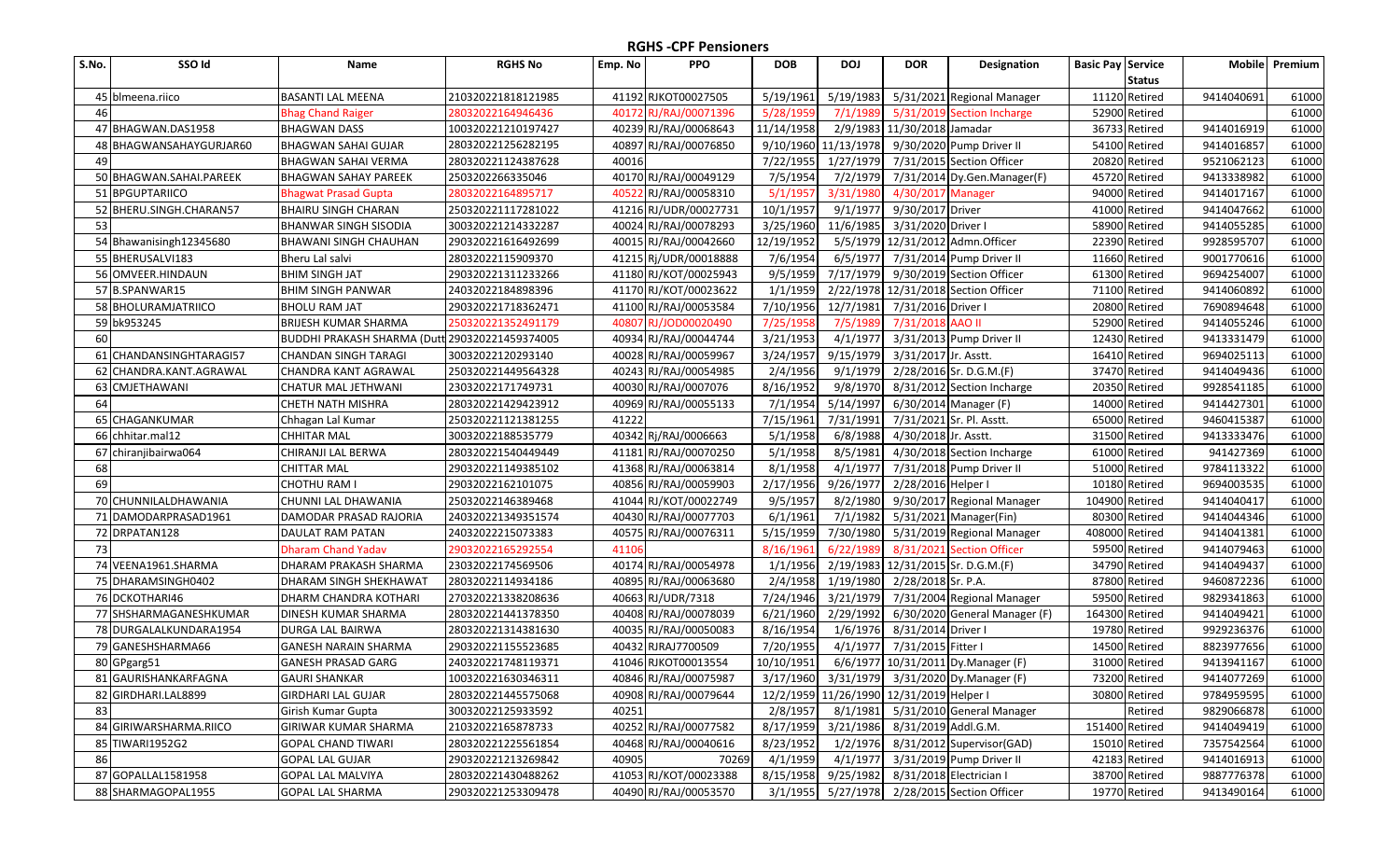| S.No. | SSO Id                   | Name                         | <b>RGHS No</b>     | Emp. No | <b>PPO</b>            | <b>DOB</b> | <b>DOJ</b>                            | <b>DOR</b>                        | <b>Designation</b>                               | <b>Basic Pay Service</b> | <b>Mobile</b> | Premium |
|-------|--------------------------|------------------------------|--------------------|---------|-----------------------|------------|---------------------------------------|-----------------------------------|--------------------------------------------------|--------------------------|---------------|---------|
|       |                          |                              |                    |         |                       |            |                                       |                                   |                                                  | <b>Status</b>            |               |         |
|       | 89 SHARMA2022GL          | <b>GOPAL LAL SHARMA</b>      | 28032022122226168  |         | 40044 RJ/RAJ/00060754 | 2/15/1958  | 4/2/1988                              | 2/28/2018 Electrician             |                                                  | 44000 Retired            | 9829488500    | 61000   |
| 90    |                          | <b>GOPAL SINGH</b>           | 280320221339363364 |         | 40046 RJRAJ00056422   | 7/18/1956  | 6/21/1988                             | 7/31/2016 Jamadar                 |                                                  | 3170 Retired             | 9799470199    | 61000   |
| 91    | GOVINDNARAYAN2512        | <b>GOVIND NARAIN SHARMA</b>  | 160320221133334633 | 40177   |                       | 12/25/1955 |                                       |                                   | 1/8/1975 12/31/2015 Head Jamadar                 | 10780 Retired            | 9414016258    | 61000   |
|       | 92 anuradhasharma        | <b>GOVIND SHARAN SHARMA</b>  | 280320221320598467 |         | 40345 RJ/RAJ/00061141 | 9/20/1956  | 2/1/1988                              |                                   | 9/30/2016 Section Officer                        | 15080 Retired            | 8890612180    | 61000   |
|       | 93 TRENDZINTL12          | <b>GULAB SINGH SHEKHAWAT</b> | 280320221145349868 |         | 40495 RJ/RAJ/00020178 | 5/14/1946  | 10/4/1972                             |                                   | 5/31/2004 Sr. Regional Manager                   | Retired                  | 9829230795    | 61000   |
|       | 94 GPBHATNAGAR1960       | GYANESH PRASAD BHATNAGAR     | 160320221557242066 |         | 40409 RJ/RAJ/00067609 | 1/26/1960  | 1/5/1979                              |                                   | 1/31/2020 Dy.Gen.Manager(F)                      | 107300 Retired           | 9414047633    | 61000   |
| 95    |                          | Gyarsi Lal Meena             | 280320221449299937 | 40255   |                       | 2/15/1958  | 6/28/1978                             |                                   | 2/28/2018 Head Jamadar                           | 34400 Retired            | 9414016361    | 61000   |
|       | 96 HANUMAN.SAHAI0147     | HANUMAN SAHAI SHARMA         | 24032022162473627  |         | 40412 RJ/RAJ/00053919 | 7/28/1955  | 4/8/1977                              |                                   | 7/31/2015 Section Officer                        | 22710 Retired            | 9929901388    | 61000   |
| 97    | HANUMANSAIN1955          | <b>HANUMAN SAIN</b>          | 23032022102146145  |         | 40258 RJ/UDR/00053207 | 3/4/1955   | 9/1/1990                              | 3/31/2015 Jamadar                 |                                                  | 9060 Retired             | 9929694542    | 61000   |
| 98    |                          | Har Lal Gurjar               | 30032022108472258  | 41221   |                       | 3/9/1959   | 7/6/1991                              |                                   | 3/31/2019 Pump Driver II                         | 32700 Retired            | 9001709740    | 61000   |
| 99    |                          | HARI KISHAN SONI             | 280320221532221076 | 40960   | 46435                 | 4/10/1953  | 2/26/1974                             |                                   | 4/30/2013 Section Officer                        | 20330 Retired            | 9414042457    | 61000   |
| 100   |                          | Hari Kishor Saini            | 290320221436529488 | 40766   |                       | 1/20/1961  | 6/25/1983                             | 1/31/2021                         | <b>Meter Reader II</b>                           | 37600 Retired            | 9414707322    | 61000   |
| 101   |                          | Hari Lal                     | 31032022139414488  | 40050   |                       | 3/5/1958   | 9/3/1979                              | 3/31/2018 Sweeper                 |                                                  | 32700 Retired            | 9887321937    | 61000   |
| 102   | <b>HPSIGNHRIICO</b>      | <b>HARIPAL SINGH</b>         | 280320221657102871 |         | 40854 RJ/RAJ/00043521 | 7/10/1954  | 2/7/1981                              | 7/31/2014 R.M.                    |                                                  | 26820 Retired            | 9413336542    | 61000   |
| 103   | HARISHKUMARLAHRI         | HARISH KUMAR LAHRI           | 29032022120349879  |         | 41366 RJ/KOT/00023033 | 8/6/1958   | 2/24/1978                             |                                   | 8/31/2018 Section Officer                        | 77700 Retired            | 9829037344    | 61000   |
| 104   | VIJAYVARGIA.HARISH       | HARISH VIJAYVARGIA           | 16032022153355778  | 40052   | RJ/RAJ/00074154       | 6/6/1960   | 11/8/1988                             |                                   | 6/30/2020 Dy.Gen.Manager(IT)                     | 120700 Retired           | 9413341865    | 61000   |
| 105   |                          | Heerendra Rankawat           | 29032022136553583  | 40635   |                       | 1/1/1958   | 9/19/1981                             | 12/31/2017 AAO I                  |                                                  | 63100 Retired            | 9414045103    | 61000   |
|       | 106 HCJORAM1954          | HUKAM CHAND JORAM            | 240320221259366865 |         | 41337 RJ/RAJ/00049218 | 3/20/1954  | 6/23/1979                             |                                   | 3/31/2014 Dy.Gen.Manager(F)                      | 37940 Retired            | 9413342869    | 61000   |
| 107   | <b>INDUBALABARTHUNIA</b> | Indu Bala BARTHUNIA          | 280320221249265642 |         | 41060 RJ/KOT/00017213 | 11/26/1950 |                                       |                                   | 11/20/1978 11/30/2010 Section Incharge           | 18510 Retired            | 9680517752    | 61000   |
| 108   |                          | lagat Singh Kumpawat         | 30032022125668548  | 41077   |                       | 7/5/1959   | 1/14/1983                             | 7/31/2019 Chemist                 |                                                  | 90000 Retired            | 9214424134    | 61000   |
|       | 109 JAGDEEPSINGH1953     | <b>JAGDEEP SINGH</b>         | 290320221739365770 |         | 40057 RJ/RAJ/59220    | 5/28/1953  | 6/10/1985                             |                                   | 5/31/2013 Dy.Gen.Manager                         | 7600 Retired             | 9829065787    | 61000   |
| 110   | IKGUPTA54.MANJI          | JAGDISH KUMAR GUPTA          | 240320221448252865 | 40764   |                       | 3/5/1953   | 6/30/1975                             |                                   | 3/31/2013 Regional Manager                       | Retired                  | 9414047968    | 61000   |
| 111   | SACHDEVAJAGDISHKUMAR     | JAGDISH KUMAR SACHDEVA       | 280320221528466944 |         | 40055 RJ/RAJ/00069612 |            |                                       |                                   | 10/23/1958 10/10/1979 10/31/2018 Section Officer | 71100 Retired            | 9414016095    | 61000   |
| 112   | jagdish.naryan.123       | JAGDISH NARAYAN MEENA        | 280320221646282073 |         | 40058 RJ/RAJ/00069620 | 6/10/1958  | 1/19/1979                             | 6/30/2018 Sr. Asstt.              |                                                  | 4200 Retired             | 9414016503    | 61000   |
|       | 113 JAGDISH.P12          | <b>JAGDISH PRASAD</b>        | 24032022131363071  |         | 40184 RJ/RAJ/00054402 |            | 1/3/1955 11/26/1990                   |                                   | 1/31/2015 Pump Driver II                         | 8770 Retired             | 7737665898    | 61000   |
| 114   |                          | <b>Jagdish Prasad Sharma</b> | 290320221438256705 | 40060   |                       | 1/1/1959   | 7/3/1991                              |                                   | 12/31/2018 Pump Driver II                        | 33300 Retired            | 8769383366    | 61000   |
| 115   | JAI.KISHAN.MOTIANI       | <b>JAI KISHAN MOTIANI</b>    | 280320221554145058 |         | 40348 RJ/RAJ/00058648 | 11/30/1956 |                                       |                                   | 1/15/1979 11/30/2016 Dy.Manager                  | 24870 Retired            | 8005615316    | 61000   |
| 116   | JAMMAN.SINGH.SHEKHAW     | JAMMAN SINGH SHEKHAWAT       | 220320221552506289 | 40262   | RJ/RAJ/00051486       | 2/18/1955  | 7/7/1979                              | 2/28/2015 P.S.                    |                                                  | 30370 Retired            | 9414851548    | 61000   |
| 117   |                          | Jamna Lal Meena              | 300320221130436460 | 40885   |                       | 6/25/1960  | 11/9/1982                             |                                   | 6/30/2020 Section Officer                        | 73200 Retired            | 9414389676    | 61000   |
|       | 118 JRNIMORIA            | JEEVAN RAM NIMORIA           | 240320221225206564 |         | 40350 RJ/RAJ/00067931 |            | 7/20/1958 11/28/1979                  |                                   | 7/31/2018 Section Officer                        | 59500 Retired            | 9413200324    | 61000   |
| 119   |                          | IEEWAN SINGH HARKAWAT        | 29032022163085379  | 40737   | RJ/RAJ/27305          | 6/16/1949  | 6/17/1971                             |                                   | 6/30/2007 Sr. Regional Manager                   | 33780 Retired            | 9414047943    | 61000   |
|       | 120 JOHN.VARGHESE54      | IOHN VARGIS                  | 280320221558509094 | 40062   | RJ/RAJ/00051478       | 11/6/1954  |                                       | 6/2/1982 11/30/2014 Addl.P.S.     |                                                  | 21420 Retired            | 9414048624    | 61000   |
| 121   | JKGUPTA1304              | JUGAL KISHORE GUPTA          | 210320221143543295 |         | 40347 RJ/RAJ/00075140 | 4/13/1959  | 7/1/1982                              |                                   | 4/30/2019 Section Officer                        | 65000 Retired            | 9929968565    | 61000   |
|       | 122 KAILASHCHANDAGRWAL   | KAILASH CHAND AGARWAL        | 290320221420416889 |         | 40758 RJ/RAJ/00044268 | 3/13/1954  | 7/1/1989                              |                                   | 3/31/2014 Accountant                             | 12940 Retired            | 9829202264    | 61000   |
|       | 123 KCSIITIAN            | KAILASH CHAND SINGHAL        | 240320221147456416 |         | 41130 RJ/RAJ/00049746 | 7/31/1954  | 2/5/1980                              |                                   | 7/31/2014 Sr. Regional Manager                   | 42040 Retired            | 9414049447    | 61000   |
|       | 124 473889019658         | KAILASH CHANDRA AGRAWAL      | 280320221615342162 |         | 41054 Rj/RAJ/00064530 | 6/15/1952  | 2/16/1974                             |                                   | 6/30/2012 Regional Manager                       | 28950 Retired            | 9414049460    | 61000   |
|       | 125 PRADEEP.DHENWAL      | Kalu Ram Verma               | 29032022159186910  |         | 40354 RJ/RAJ/00063657 |            |                                       |                                   | 9/12/1956 2/23/1974 9/30/2016 Section Incharge   | 23860 Retired            | 9414016428    | 61000   |
|       | 126 KAMLESHGURNANI       | <b>KAMLESH GURNANI</b>       | 260320221318408579 |         | 40979 RJ/JOD/0015757  |            |                                       |                                   | 3/16/1955 12/19/1975 3/31/2015 Dy.Manager (F)    | 29290 Retired            | 9414044198    | 61000   |
|       | 127 KANHAIYALALKHAROL857 | Kanhya Lal Kharol            | 280320221410294957 |         | 40843 RJ/RAJ/00035735 | 12/15/1950 |                                       |                                   | 7/4/1977 12/31/2010 Section Incharge             | 17560 Retired            | 9929942750    | 61000   |
| 128   |                          | KANHYA LAL MALI              | 290320221146344945 |         | 40849 RJ/RAJ/00058873 | 10/28/1955 |                                       | 4/1/1977 10/31/2015 Electrician I |                                                  | Retired                  | 9314513424    | 61000   |
|       | 129 KANWAR.NARAIN.MATHUR | KANWAR NARAIN MATHUR         | 310320221446516188 |         | 40353 RJ/RAJ/00017626 | 9/7/1943   | 6/1/1985                              | 9/30/2001 Chief G.M.              |                                                  | 18200 Retired            | 9829066124    | 61000   |
|       | 130 KSSISODIYA1960       | <b>KESAR SINGH SISODIA</b>   | 220320221734312365 |         | 40971 RJJOD00026876   | 7/15/1960  |                                       |                                   | 2/1/1988 7/31/2020 Section Officer               | 57800 Retired            | 9950682568    | 61000   |
|       | 131 KESHAR.SINGH.MEHTA   | KESHAR SINGH MEHTA           | 240320221522593001 |         | 40188 RJ/RAJ/00024267 | 2/1/1949   |                                       |                                   | 3/23/1974 1/31/2007 Section Officer              | 18980 Retired            | 9460455603    | 61000   |
|       | 132 KESHAV.MURARI.SHARMA | KESHAV MURARI SHARMA         | 280320221356136069 |         | 40356 Rj/RAJ/00028138 |            | 3/18/1950 1/28/1976 3/31/2008 Manager |                                   |                                                  | 13575 Retired            | 9414049434    | 61000   |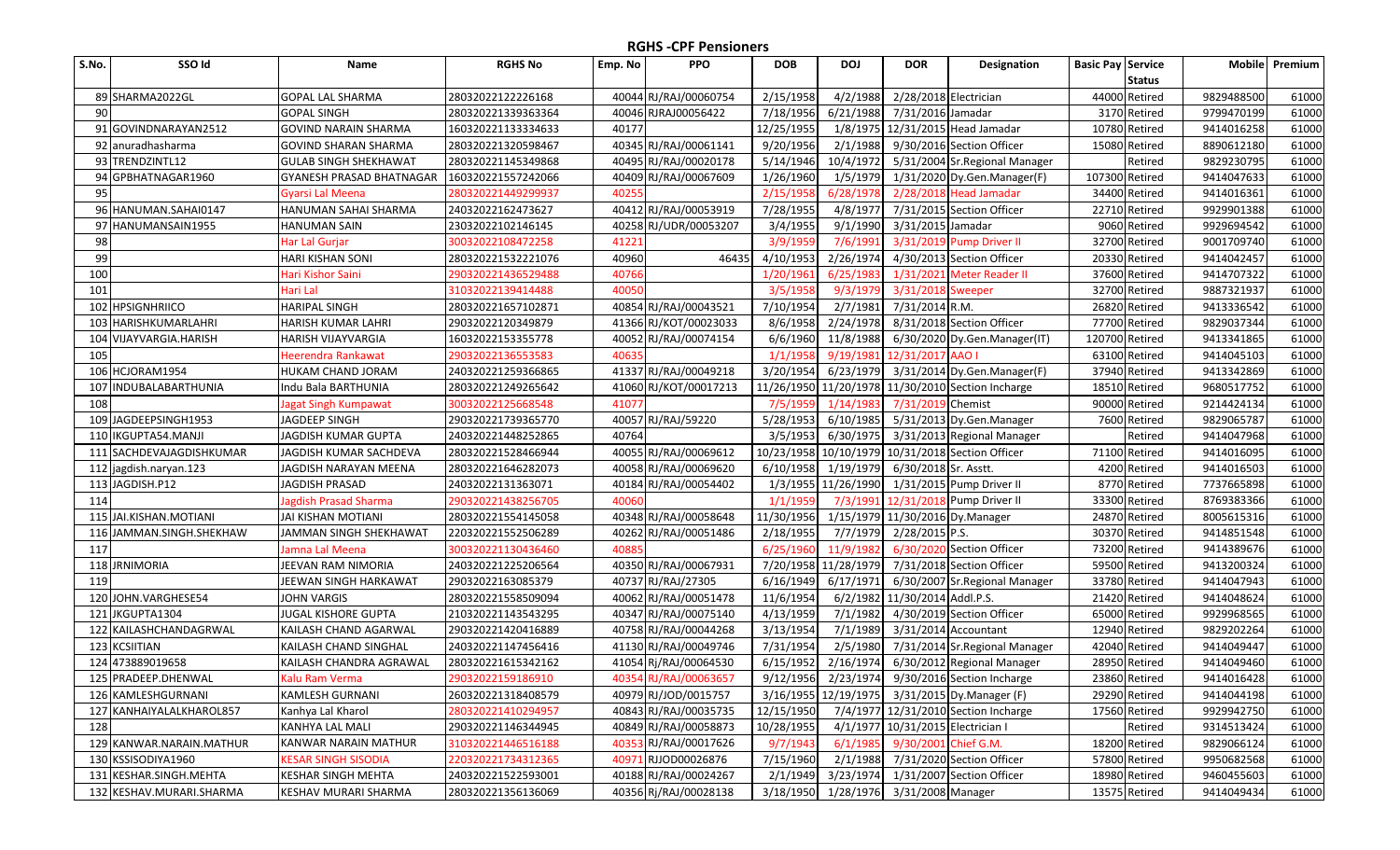| S.No. | SSO Id                    | Name                         | <b>RGHS No</b>     | Emp. No | <b>PPO</b>            | <b>DOB</b> | <b>DOJ</b>          | <b>DOR</b>                                | <b>Designation</b>                               | <b>Basic Pay Service</b> |               | <b>Mobile</b> | Premium |
|-------|---------------------------|------------------------------|--------------------|---------|-----------------------|------------|---------------------|-------------------------------------------|--------------------------------------------------|--------------------------|---------------|---------------|---------|
|       |                           |                              |                    |         |                       |            |                     |                                           |                                                  |                          | <b>Status</b> |               |         |
|       | 133 KHEYALI               | <b>KHYALI RAM SAINI</b>      | 280320221424438343 | 40067   |                       | 6/15/1961  | 6/21/1983           |                                           | 6/30/2021 Section Incharge                       |                          | 56100 Retired | 9460783342    | 61000   |
| 134   |                           | Kishan Lal Yadav             | 260320221814212653 | 40705   |                       | 9/25/1959  | 2/18/1980           |                                           | 9/30/2019 Section Officer                        |                          | 73200 Retired | 9414015802    | 61000   |
|       | 135 RATHOREKS1959         | KISHAN SINGH RATHORE         | 24032022103507674  |         | 40076 RJ/RAJ/00077459 | 8/10/1959  | 8/20/1991           |                                           | 8/31/2019 Section Incharge                       |                          | 51400 Retired | 9414016267    | 61000   |
| 136   |                           | <b>Kishor Singh</b>          | 28032022179274852  | 40358   |                       | 7/2/1960   | 2/1/1988            |                                           | 7/31/2020 Dy. Manager (F)                        |                          | 73200 Retired | 9829356070    | 61000   |
|       | 137 KISHOREGUPTA35        | <b>KISHORE GUPTA</b>         | 230320221612109341 |         | 40270 RJ/RAJ/00071397 | 5/22/1959  | 3/21/1986           |                                           | 5/31/2019 General Manager                        | 147000 Retired           |               | 9414049418    | 61000   |
|       | 138 KISHORSHARMA04041952  | <b>KISHORE SHARMA</b>        | 270320221924389917 |         | 41118 RJ/RAJ/00038549 | 4/4/1952   | 1/10/1975           | 4/30/2012 Tracer                          |                                                  |                          | 9180 Retired  | 9413447023    | 61000   |
|       | 139 KDSHARMA.RIICO61      | Krishan Dutt Sharma          | 280320221411278873 | 40521   |                       | 7/21/1961  | 8/17/1991           |                                           | 7/31/2021 Section Officer                        |                          | 54500 Retired | 9414016703    | 61000   |
|       | 140 KGSIPRIYA             | <b>KRISHAN GOPAL SIPRIYA</b> | 240320221232188402 |         | 40351 RJ/RAJ/00052654 | 7/5/1956   | 5/15/1975           |                                           | 1/31/2015 Manager (F)                            |                          | 25660 Retired | 9414040848    | 61000   |
|       | 141 IALKAGAUTAM           | KRISHAN SWAROOP GAUTAM       | 280320221121414881 |         | 40187 RJ/RAJ/00038791 | 6/14/1953  | 6/9/1975            |                                           | 6/30/2013 Dy.Manager (L)                         |                          | 21100 Retired | 9414241256    | 61000   |
|       | 142 LEENU.LALWANI         | <b>KUMAR LALWANI</b>         | 24032022213428943  |         | 40272 RJ/RAJ/00055030 | 9/30/1955  | 9/30/1975           | 9/30/2015 Sr. P.S.                        |                                                  |                          | 42860 Retired | 9828568698    | 61000   |
|       | 143 LALCHAND.06101960     | LAL CHAND SAMOTA             | 28032022115127086  |         | 40275 RJ/RAJ/00077249 | 10/6/1960  | 10/10/1991          | 10/31/2020 AAO Gr.II                      |                                                  |                          | 63100 Retired | 9829568952    | 61000   |
| 144   |                           | LAL CHAND SHARMA             | 280320221527397667 |         | 40906 RJ/RAJ/00069437 | 9/10/1958  | 7/1/1989            | 9/30/2018 AAO Gr.I                        |                                                  |                          | 52900 Retired | 9983499171    | 61000   |
| 145   |                           | <b>LALA RAM MALI</b>         | 300320221142184956 |         | 40870 RJ/RAJ/00062373 | 4/1/1954   | 4/23/1977           |                                           | 3/31/2014 Pump Driver II                         |                          | Retired       | 9667499932    | 61000   |
|       | 146 LK1960SINGH           | LALIT KUMAR SINGH            | 280320221321584666 |         | 41186 RJ/RAJ/00077257 | 6/9/1960   | 2/4/1988            | 6/30/2020 AAO Gr.I                        |                                                  |                          | 73500 Retired | 9414055286    | 61000   |
| 147   |                           | LAXMAN SINGH                 | 270320221353181336 |         | 40858 RJ/RAJ/00059596 | 3/4/1956   | 4/1/1977            |                                           | 3/31/2016 Pump Driver II                         |                          | 13390 Retired | 9828223506    | 61000   |
| 148   |                           | Laxman Singh Choudhary       | 270320221353181336 | 40681   |                       |            | 1/7/1953 12/21/1979 |                                           | 1/31/2013 Section Incharge                       |                          | Retired       | 9413414994    | 61000   |
| 149   |                           | Laxmi narain Gupta           | 27032022182332429  | 40828   |                       | 12/6/1955  | 12/6/1979           |                                           | 12/31/2015 Addl.G.M.(Civil)                      |                          | 50180 Retired | 9414047948    | 61000   |
|       | 150 LNBAIRWA.1957         | LAXMI NARAYAN BAIRWA         | 150320221545162965 |         | 40911 RJ/RAJ/00063656 | 5/15/1957  | 10/5/1979           |                                           | 5/31/2017 Section Officer                        |                          | 59991 Retired | 9414016842    | 61000   |
| 151   |                           | <b>LAXMI NARAYAN VERMA</b>   | 220320221256567489 | 40276   |                       | 7/20/1957  | 9/22/1975           |                                           | 7/31/2017 Head Jamadar                           |                          | 35400 Retired | 9602770643    | 61000   |
|       | 152 Leeladhar.bairwa1958  | LILADHAR BAIRWA              | 280320221525319660 |         | 41068 RJ/RAJ/00067269 | 4/6/1958   | 7/15/1983           | 4/30/2018 Sr. Asstt.                      |                                                  |                          | 43800 Retired | 9251157499    | 61000   |
|       | 153 LOKESHVIJAY.RIICO     | <b>LOKESH VIJAY</b>          | 230320221249561210 |         | 40277 RJ/RAJ/00074271 | 9/4/1960   | 3/21/1986           |                                           | 9/30/2020 G.M (ID/TECH)                          | 155900 Retired           |               | 9414047944    | 61000   |
|       | 154 MADAN.LAL.SAINI16     | <b>MADAN LAL SAINI</b>       | 230320221552202398 |         | 40508 RJRAJ00052959   | 10/22/1954 |                     | 9/1/1978 10/31/2014 Head Driver           |                                                  |                          | 22880 Retired | 7073665542    | 61000   |
| 155   |                           | <b>MADAN LAL SARSAR</b>      | 24032022133034843  |         | 40362 Rj/RAJ/00067743 |            |                     | 1/1/1959 10/27/1979 12/31/2018 Jr. Asstt. |                                                  |                          | 57200 Retired | 6375460691    | 61000   |
|       | 156 MADANMSHARMA02        | MADAN MOHAN SHARMA           | 280320221150232580 |         | 40086 RJ/RAJ/00053571 | 6/14/1955  | 2/13/1981           | 6/30/2015 Sr. D.G.M.                      |                                                  |                          | 32337 Retired | 9414049499    | 61000   |
|       | 157 madan.singh30062019   | <b>MADAN SINGH</b>           | 210320221635362510 | 41138   |                       | 7/1/1959   | 7/21/1978           |                                           | 6/30/2019 Meter Reader II                        |                          | 38600 Retired | 9461714821    | 61000   |
|       | 158 MPSAINI               | <b>Mahavir Prasad Saini</b>  | 31032022133908447  | 41134   |                       | 8/15/1961  | 7/3/1989            |                                           | 8/31/2021 Dy. Manager (F)                        |                          | 61300 Retired | 9414045093    | 61000   |
|       | 159 NATHURAMKA            | MAHENDRA K. NATHURAMKA       | 17032022164207563  |         | 40414 RJ/RAJ/00051817 | 9/21/1956  | 12/2/1981           |                                           | 9/30/2016 Chief G.M.(F)                          |                          | 50100 Retired | 9414049408    | 61000   |
|       | 160 MAHENDRA.KUMAR.AG     | MAHENDRA KUMAR AGARWAL       | 280320221114139539 |         | 40194 RJ/RAJ/00048860 |            | 7/3/1954 12/23/1974 |                                           | 7/31/2014 Section Officer                        |                          | 24750 Retired | 9530146690    | 61000   |
|       | 161 MAHINDERKUMARSARDHANA | MAHENDRA KUMAR SARDANA       | 2803202212852441   |         | 40278 RJ/RAJ/20391    | 2/5/1947   | 3/17/1979           | 2/28/2005 Sr. D.G.M.                      |                                                  |                          | 16500 Retired | 9829277505    | 61000   |
|       | 162 MAHESH.CHANDRA324007  | MAHESH C. SHARMA             | 280320222028421243 |         | 41055 RJ/KOT/00013273 | 8/15/1950  | 1/6/1975            |                                           | 8/31/2010 Section Officer                        |                          | 22840 Retired | 9829426776    | 61000   |
|       | 163 1959 MAHESH           | <b>MAHESH CHAND KOTIA</b>    | 210320221119505578 |         | 40084 RJ/RAJ/00071393 | 7/31/1959  | 10/9/1979           | 7/31/2019 Jamadar                         |                                                  |                          | 35400 Retired | 9829719746    | 61000   |
|       | 164 MAHESH.CHANDAR.123    | MAHESH CHANDAR SHARMA        | 28032022229557342  | 40415   |                       | 12/15/1961 | 10/23/1990          |                                           | 12/31/2021 Section Incharge                      |                          | 56100 Retired | 9414016519    | 61000   |
|       | 165 MCMATHUR1953          | <b>MAHESH CHANDRA MATHUR</b> | 280320221239341237 |         | 40193 RJ/RAJ/00038555 | 8/15/1953  | 5/26/1978           |                                           | 8/31/2013 Section Officer                        |                          | 19050 Retired | 9460389037    | 61000   |
|       | 166 MAHESHALPNA           | MAHESH KUMAR JAIN            | 230320221151452045 |         | 40416 RJ/RAJ/00068641 |            | 7/8/1958 11/12/1980 |                                           | 7/31/2018 Manager (F)                            |                          | 85200 Retired | 9414049660    | 61000   |
|       | 167 msinghal0960          | MAHESH KUMAR SINGHAL         | 210320221354148911 | 41132   |                       | 2/6/1961   | 7/26/1983           |                                           | 2/28/2021 Pump Driver II                         |                          | 37500 Retired | 9413567276    | 61000   |
|       | 168 MAHESHNARAINMATHUR11  | MAHESH NARAYAN MATHUR        | 24032022235563360  |         | 40085 RJ/RAJ/00039189 |            |                     |                                           | 11/25/1953 11/22/1975 11/30/2013 Section Officer |                          | 21120 Retired | 7568273111    | 61000   |
|       | 169 maheshtewari          | <b>Mahesh Tewari</b>         | 300320221835292346 | 40798   |                       |            |                     |                                           | 8/31/1958 3/11/1981 8/31/2018 Regional Manager   |                          | 98800 Retired | 9414041458    | 61000   |
|       | 170 MANMOHANBARDODIYA     | <b>MAN MOHAN VERMA</b>       | 280320221632238747 |         | 40092 RJ/RAJ/00045315 |            |                     |                                           | 5/15/1953 6/15/1981 5/31/2013 Section Incharge   |                          | 17150 Retired | 9413453587    | 61000   |
|       | 171 MPSUROLIA             | MAN PRAKASH SUROLIYA         | 280320221132296147 |         | 41147 RJ/RAJ/00042360 |            |                     |                                           | 12/28/1952 1/27/1979 12/31/2012 Sr. Accountant   |                          | Retired       | 9982267845    | 61000   |
|       | 172 MANGILALMALI17        | <b>MANGI LAL MALI</b>        | 27032022445193095  |         | 41225 RJ/RA/00028611  |            |                     | 3/21/1958 10/19/1991 3/31/2018 Helper II  |                                                  |                          | 30200 Retired | 9461387890    | 61000   |
|       | 173 MANGILALMAKI250559    | Mangi Lal Mali               | 300320221517281849 | 41185   |                       |            |                     |                                           | 5/25/1959 11/29/1990 5/31/2019 Pump Driver II    |                          | 32300 Retired | 8058126406    | 61000   |
|       | 174 MANGI.LAL.PANWAR1956  | MANGI LAL PANWAR             | 25032022104891696  |         | 41214 RJ/JOD/00018830 |            | 6/8/1956 10/25/1976 |                                           | 6/30/2016 Regional Manager                       |                          | Retired       | 9414049822    | 61000   |
|       | 175 mangilal.sankhla      | MANGI LAL SANKHLA            | 290320221035423880 |         | 41003 RJ/JOD/8531     |            | 8/3/1949 2/21/1976  |                                           | 8/31/2007 Section Incharge                       |                          | 8650 Retired  | 9829262379    | 61000   |
|       | 176 BAPNAMANJU8           | <b>MANJU BAPNA</b>           | 250320221111286539 |         | 41209 RJ/UDR/00014550 |            |                     |                                           | 8/8/1951 3/16/1991 8/31/2011 Section Officer     |                          | 19280 Retired | 9929317839    | 61000   |
|       |                           |                              |                    |         |                       |            |                     |                                           |                                                  |                          |               |               |         |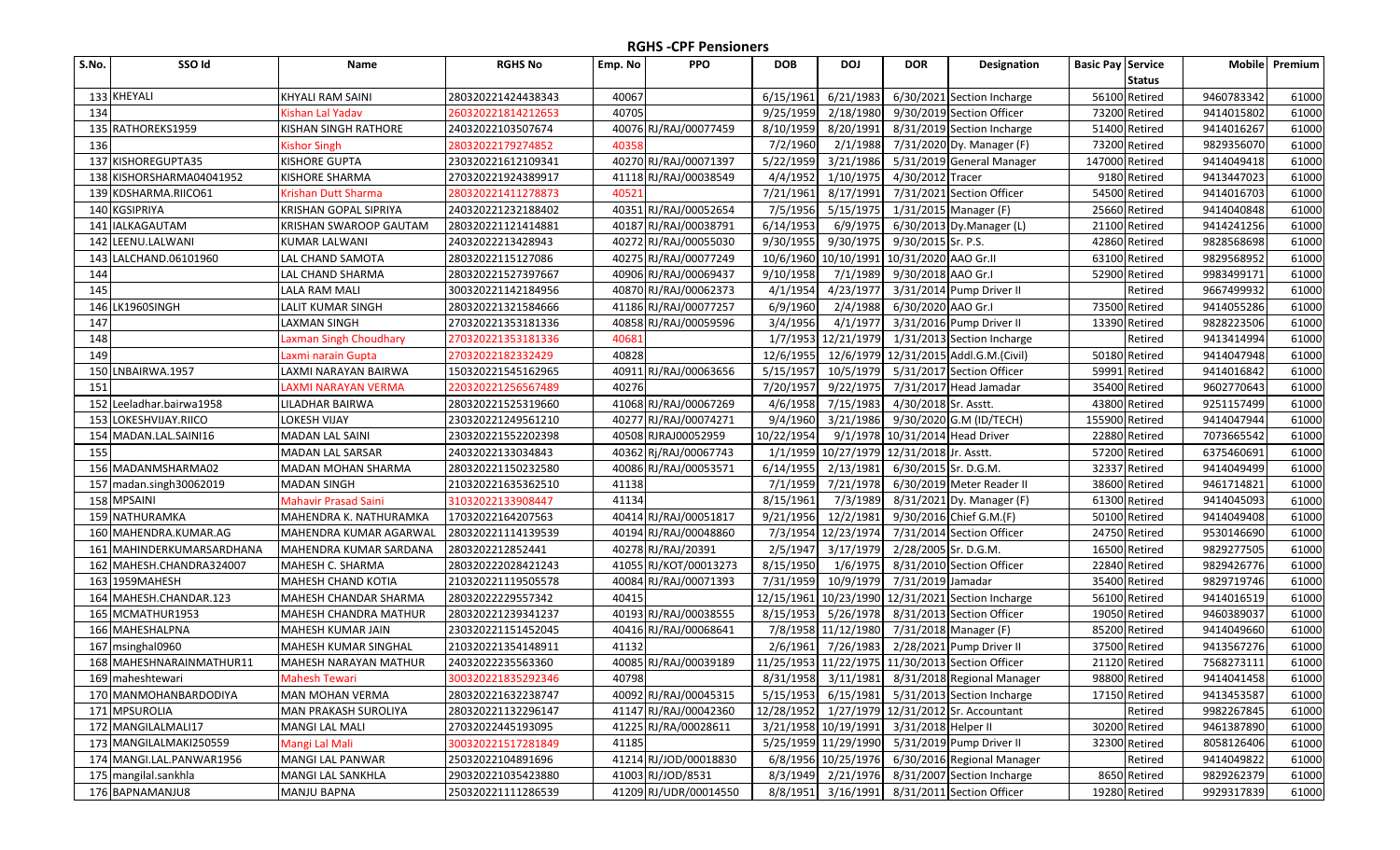| S.No. | SSO Id                                        | Name                         | <b>RGHS No</b>      | Emp. No | <b>PPO</b>            | <b>DOB</b> | <b>DOJ</b>           | <b>DOR</b>              | Designation                                                                                       | <b>Basic Pay Service</b> |               | <b>Mobile</b> | Premium |
|-------|-----------------------------------------------|------------------------------|---------------------|---------|-----------------------|------------|----------------------|-------------------------|---------------------------------------------------------------------------------------------------|--------------------------|---------------|---------------|---------|
|       |                                               |                              |                     |         |                       |            |                      |                         |                                                                                                   |                          | <b>Status</b> |               |         |
| 177   | MANORMA.PURI                                  | <b>MANORMA PURI</b>          | 220320221826343817  |         | 40094 RJ/RAJ/00058519 | 2/2/1956   | 1/16/1986            |                         | 2/28/2016 Section Officer                                                                         |                          | 15530 Retired | 8005628276    | 61000   |
| 178   |                                               | Mariamma Varghese            | 280320221113467602  | 41037   |                       | 7/17/1951  | 1/6/1975             |                         | 7/31/2011 Section Officer                                                                         |                          | Retired       | 9461166017    | 61000   |
| 179   |                                               | Maya Devi Maheshwari         | 280320221459559926  | 40176   |                       | 1/1/1955   |                      |                         | 3/5/1974 12/31/2014 Section Officer                                                               |                          | 59500 Retired | 9414227666    | 61000   |
|       | 180 mayagurnani54                             | MAYA GURNANI W/o Lt. N.D.    | 290320221451399154  |         | 41327 RJ/RAJ/00046156 | 10/10/1952 |                      |                         | 12/1/1977 10/31/2012 Dy.Manager (F)                                                               |                          | 33220 Retired | 9414831623    | 61000   |
| 181   |                                               | <b>Mithalesh Mathur</b>      | 260320221719257426  | 41516   |                       | 5/14/1956  | 3/31/2000            |                         | 5/31/2016 Section Incharge                                                                        |                          | Retired       | 9414015812    | 61000   |
| 182   | MOHAMMADAHSANKHAN                             | MOHAMMAD AHSAN KHAN          | 2903202211367210    |         | 40361 RJ/RAJ/00029931 | 3/20/1950  | 2/9/1979             |                         | 3/31/2008 Section Incharge                                                                        |                          | Retired       | 9351516363    | 61000   |
|       | 183 1958MOHANLAL                              | <b>MOHAN LAL</b>             | 240320221212291580  |         | 40095 RJ/RAJ/00070415 |            | 7/15/1958 11/26/1975 | 7/31/2018 Jr. Asstt.    |                                                                                                   |                          | 66300 Retired | 9413330662    | 61000   |
| 184   | monahkhatik.riico                             | Mohan Lal Khatik             | 290320221134152011  |         | 41152 RJ/UDR/00028716 | 11/23/1959 |                      |                         | 12/16/1989 11/30/2019 Regional Manager                                                            |                          | 90400 Retired | 9414042046    | 61000   |
| 185   | MOHAL.LAL.MEENA1958                           | MOHAN LAL MEENA              | 22032022114703389   |         | 40417 RJ/RAJ/00068199 | 10/9/1958  | 2/21/1977            |                         | 10/31/2018 Head Jamadar                                                                           |                          | 36500 Retired | 9414016318    | 61000   |
| 186   | MOHANSINGHSHEKHAWAT53                         | MOHAN SINGH SHEKHAWAT        | 280320221412326844  |         | 40096 RJ/RAJ/00045629 | 9/6/1953   | 6/4/1981             |                         | 9/30/2013 Section Officer                                                                         |                          | 20360 Retired | 8107922608    | 61000   |
| 187   |                                               | Monika Khandalwal            | 300320221 525482048 | 41048   |                       | 9/3/1953   | 5/3/1986             |                         | 9/30/2013 Section Incharge                                                                        |                          | Retired       |               | 61000   |
|       | 188 MKSNVERMA                                 | MUKESH KUMAR VERMA           | 25032022164437577   |         | 41254 RJ/RAJ/00075867 | 3/11/1960  | 1/10/2002            | 3/31/2020 Sr. Asstt.    |                                                                                                   |                          | 69000 Retired | 9413662390    | 61000   |
| 189   |                                               | <b>NANAG RAM</b>             | 29032022124579542   |         | 40852 RJ/RAJ/00064106 | 7/31/1956  | 4/1/1977             |                         | 7/31/2016 Pump Driver II                                                                          |                          | 14980 Retired | 7728060234    | 61000   |
| 190   |                                               | NARENDRA MAL LODHA           | 290320221127255994  |         | 40976 RJ/JOD/00007239 | 8/20/1949  | 8/1/1978             | 8/31/2007 Asstt.Engg.   |                                                                                                   |                          | Retired       | 9414475697    | 61000   |
| 191   | NARES.KUMARGUPTA1957                          | Naresh Kumar Gupta           | 280320221417363317  | 40287   |                       | 6/2/1957   | 12/22/1979           |                         | 6/30/2017 Section Officer                                                                         |                          | 67000 Retired | 9413748711    | 61000   |
| 192   | NARSINGH.LAL1958                              | <b>NARSINGH LAL RAIGER</b>   | 160320221525439654  |         | 40104 RJ/RAJ/00067671 | 9/18/1958  | 9/15/1979            |                         | 9/30/2018 Section Incharge                                                                        | 41300                    | Retired       | 9414262989    | 61000   |
|       | 193 BHARGAVANK58                              | NAVEEN KUMAR BHARGAVA        | 230320221459598320  |         | 41360 RJ/RAJ/00058832 | 9/15/1956  | 7/2/1982             |                         | 9/30/2016 Sr. Regional Manager                                                                    |                          | Retired       | 9414047969    | 61000   |
| 194   | <b>CHATURVEDINAWALKISHO</b>                   | NAWAL KISHORE CHETURVEDI     | 280320221031374290  |         | 41174 RJ/KOT/00022729 | 7/4/1956   | 8/7/1979             |                         | 7/31/2016 Section Officer                                                                         |                          | 21390 Retired | 9460677571    | 61000   |
|       | 195 NEERAJ.RIICO                              | <b>NEERAJ SHARMA</b>         | 160320221623212455  |         | 40106 RJ/RAJ/00078290 | 8/5/1961   | 7/1/1989             |                         | 8/31/2021 Section Incharge                                                                        |                          | 57800 Retired | 9414049969    | 61000   |
|       | 196 NIRMALAJAIN01071961                       | <b>NIRMALA JAIN</b>          | 240320221355284234  |         | 40289 RJ/RAJ/00079614 | 7/1/1961   | 2/1/1988             |                         | 6/30/2021 Section Officer                                                                         |                          | 57800 Retired | 9950856737    | 61000   |
| 197   | NIRMALA.LOKWANI                               | NIRMALA LOKWANI              | 280320221540301629  |         | 40108 RJ/RAJ/00057173 | 1/7/1957   | 2/24/1979            | 1/31/2017 Addl.P.S.     |                                                                                                   |                          | 21930 Retired | 9414016504    | 61000   |
| 198   | OMAGRAWAL661959                               | OM PRAKASH AGRAWAL           | 17032022944107935   |         | 41074 RJ/RAJ/00071389 | 5/22/1959  | 4/1/1982             |                         | 5/31/2019 Dy.Gen.Manager(F)                                                                       | 117200 Retired           |               | 9413338983    | 61000   |
| 199   |                                               | OM Prakash Daima             | 280320221258464073  |         | 40926 RJ/RAJ/00056825 | 1/5/1975   | 11/29/1975           | 1/31/2016 TRASER        |                                                                                                   |                          | 12900 Retired | 9414783123    | 61000   |
| 200   | OMPRAKASHDAVE1955                             | OM PRAKASH DAVE              | 290320222220491077  |         | 41540 RJ/JOD/00016968 | 6/10/1955  | 3/26/1981            |                         | 6/30/2015 Section Incharge                                                                        |                          | 17950 Retired | 9829139559    | 61000   |
| 201   | VIMLA.HARYANA1957                             | OM PRAKASH HARIYANA          | 230320221719401732  |         | 40200 RJ/RAJ/00035085 | 4/3/1952   | 1/31/1976            |                         | 4/30/2012 Sr. Accountant                                                                          |                          | 22140 Retired | 9928307800    | 61000   |
| 202   | OM.PRAKASH.PAREEK151isoppar OM PRAKASH PAREEK |                              | 240320221244486884  |         | 40109 RJ/RAJ/00035188 | 12/15/1950 | 7/7/1979             | 12/31/2010 Dy. Manager  |                                                                                                   |                          | 20320 Retired | 9414921479    | 61000   |
| 203   | OMPRAKASH061948                               | OM PRAKASH SHARMA            | 28032022145996225   |         | 41172 RJ/RAJ/32270    | 6/20/1948  | 6/14/1978            |                         | 6/30/2006 Sr. Regional Manager                                                                    |                          | 16500 Retired | 9649648411    | 61000   |
| 204   | UGANTI.DEVI1956                               | OM PRAKASH SHARMA            | 300320221124538903  |         | 40931 RJ/RAJ/00047172 | 9/10/1953  | 4/1/1977             |                         | 9/30/2013 Pump Driver I                                                                           |                          | 12430 Retired | 9314600182    | 61000   |
| 205   |                                               | Om Prakesh Puri              | 30032022148252426   | 41035   |                       | 11/10/1951 |                      | 3/5/1979 11/30/2011 ARM |                                                                                                   |                          | 23480 Retired | 8107677777    | 61000   |
| 206   | prchanania@riico.co.in                        | P.R. CHANANIA                | 300320221310271963  |         | 41117 RJ/RAJ/00071605 |            | 2/14/1960 11/20/1979 |                         | 2/28/2020 Section Officer                                                                         |                          | 75400 Retired | 9414422184    | 61000   |
| 207   | Padma.saxena123                               | PADMA SAXENA                 | 280320221326142588  |         | 40110 Rj/RAJ/00044430 | 7/20/1953  | 6/4/1992             |                         | 7/31/2013 Dy.Gen.Manager(L)                                                                       |                          | 28100 Retired | 9414049496    | 61000   |
| 208   | PANNALALJOSHI17                               | PANNA LAL JOSHI              | 250320221744557387  |         | 41211 RJ/UDR/00018689 | 9/5/1953   | 3/22/1976            | 9/30/2013 Tracer        |                                                                                                   |                          | 9670 Retired  | 9352504666    | 61000   |
|       | 209 PARAS136263                               | PARAS MAL JAIN               | 240320221329129217  |         | 40501 RJ/RAJ/00044264 | 3/4/1953   | 10/16/1980           |                         | 3/31/2013 General Manager                                                                         |                          | 42520 Retired | 9414049409    | 61000   |
|       | 210 PRAMODKUMARBHARGAUA                       | <b>PARMOD KUMAR BHARGAVA</b> | 280320221238401468  |         | 41387 RJ/RAJ/00036371 |            |                      |                         | 12/17/1950 11/30/1978 12/31/2010 Section Incharge                                                 |                          | 19610 Retired | 6375302840    | 61000   |
| 211   | PRATAP.SINGH.CHAPLOT                          | <b>PARTAP SINGH CHAPLOT</b>  | 250320221131354072  |         | 41205 RJ/UDR/00025444 | 9/22/1949  | 3/20/1976            |                         | 9/30/2007 Sr. Accountant                                                                          |                          | 20240 Retired | 941465832     | 61000   |
| 212   |                                               | Pat Ram Rajoria              | 280320221551153457  | 40826   |                       | 8/1/1954   | 2/18/1982            |                         | 7/31/2014 Dy.Gen.Manager(F)                                                                       |                          | 38320 Retired | 9414042044    | 61000   |
|       | 213 PCRIICO15081957                           | PHOOL CHAND YADAV            | 160320221553134724  |         | 40487 RJ/RAJ/0063589  |            |                      |                         | 8/15/1957 4/12/1996 8/31/2017 Sr. Supervisor                                                      |                          | 23830 Retired | 9829067933    | 61000   |
|       | 214 PDYADV01                                  | PRABHU DAYAL YADAV           | 280320221330586939  |         | 40924 RJ/RAJ/31597    |            |                      |                         |                                                                                                   |                          | 11850 Retired | 9799882869    | 61000   |
|       | 215 KHAITANP                                  | PRADEEP K. KHAITAN           | 230320221555456333  |         | 40295 RJ/RAJ/00068398 |            |                      |                         | 7/2/1950 5/22/1974 7/31/2008 Dy.Manager (F)<br>4/28/1958 12/31/1982 4/30/2018 General Manager (F) | 159500 Retired           |               |               |         |
|       | 216 PKSKOTA411                                |                              |                     | 41049   |                       |            |                      |                         |                                                                                                   |                          |               | 9414046800    | 61000   |
|       |                                               | <b>PRADEEP KUMAR SHARMA</b>  | 29032022133311059   |         |                       | 11/4/1961  |                      |                         | 6/1/1983 11/30/2021 Sr. Regional Manager                                                          | 113800 Retired           |               | 9414040475    | 61000   |
|       | 217 PRAHLADKUMAR302020                        | PRAHLAD KR.SHARMA            | 220320221057284238  |         | 40631 RJ/RAJ/00056308 | 7/4/1957   |                      |                         | 2/20/1976 7/31/2017 Dy.Manager (F)                                                                |                          | 82400 Retired | 9460312960    | 61000   |
| 218   |                                               | Prahlad Rai Gomlada          | 280320221538193951  | 40372   |                       | 7/13/1958  |                      |                         | 1/27/1979 7/31/2018 Dy. Manager                                                                   |                          | 80000 Retired | 9414049982    | 61000   |
|       | 219 prakash.narayan.shar                      | Prakash Narain Sharma        | 280320221013144925  |         | 40739 RJ/RAJ/00052847 | 1/20/1956  |                      |                         | 3/6/1976 1/31/2014 Dy. Manager                                                                    |                          | 23450 Retired | 9530354390    | 61000   |
|       | 220 PRAMOD12031953                            | PRAMOD KUMAR SHARMA          | 290320221228411543  |         | 40474 RJ/RAJ/00044561 | 3/12/1953  |                      |                         | 12/1/1977 3/31/2013 Dy.Gen.Manager                                                                |                          | 31920 Retired | 9414049438    | 61000   |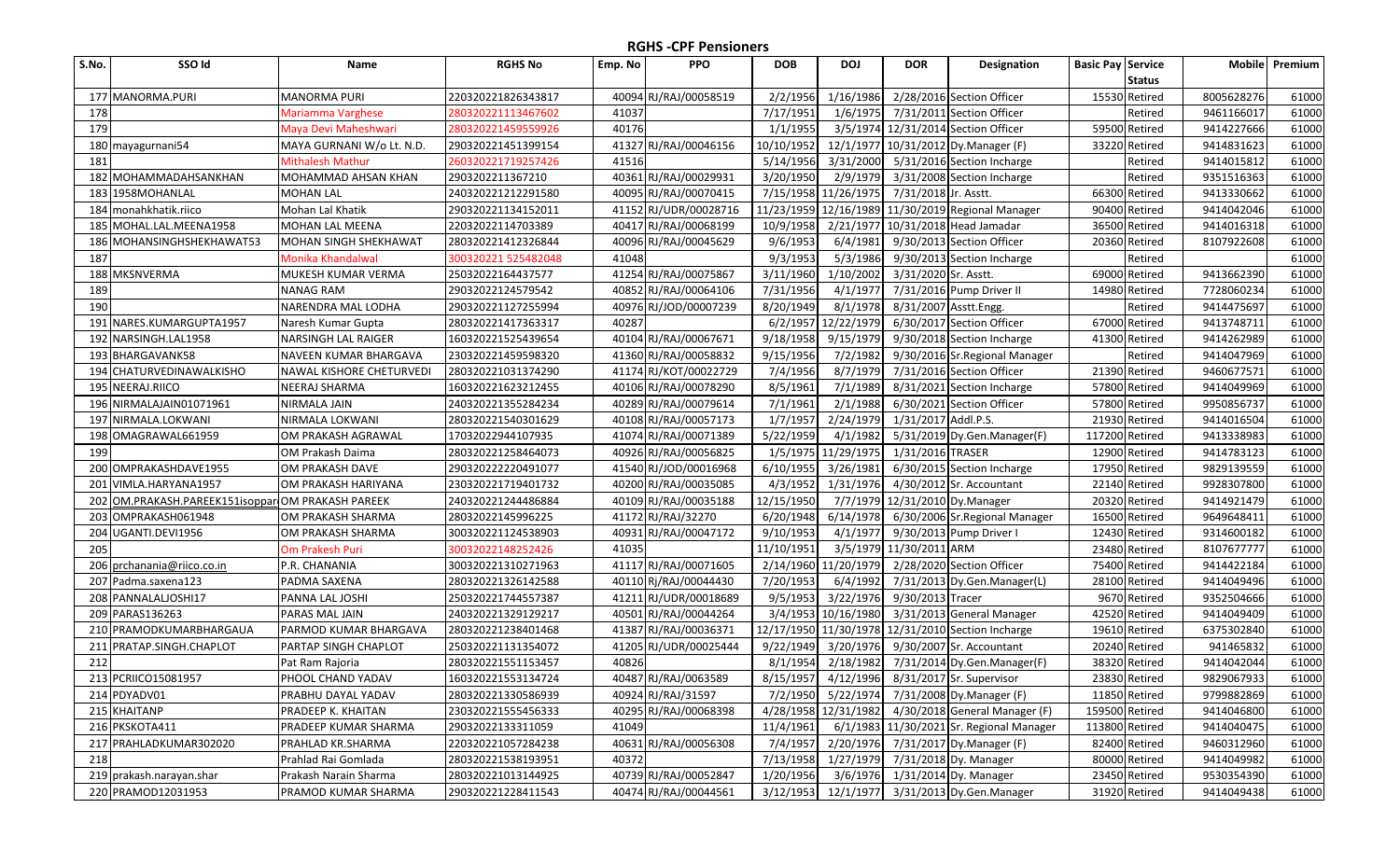| S.No. | SSO Id                   | Name                        | <b>RGHS No</b>     | Emp. No | <b>PPO</b>            | <b>DOB</b> | <b>DOJ</b>           | <b>DOR</b>                  | Designation                                           | <b>Basic Pay Service</b> |               | <b>Mobile</b> | Premium |
|-------|--------------------------|-----------------------------|--------------------|---------|-----------------------|------------|----------------------|-----------------------------|-------------------------------------------------------|--------------------------|---------------|---------------|---------|
|       |                          |                             |                    |         |                       |            |                      |                             |                                                       |                          | <b>Status</b> |               |         |
|       | 221 SHARMAPRAMOD1960     | <b>PRAMOD KUMAR SHARMA</b>  | 260320221421252350 | 40535   |                       | 8/2/1960   | 3/31/1980            | 8/31/2020 A.T.P.            |                                                       |                          | 87400 Retired | 9413333466    | 61000   |
|       | 222 PREMJASWANI          | <b>PREM CHAND JASWANI</b>   | 24032022144212014  |         | 40290 RJ/RAJ/00034008 | 4/25/1952  | 8/24/1973            |                             | 4/30/2012 Section Officer                             |                          | 20330 Retired | 9314852914    | 61000   |
|       | 223 JETHWANIPREMCHAND03  | <b>PREM CHAND JETHWANI</b>  | 27032022123756129  |         | 40370 RJ/RAJ/00042141 | 6/6/1952   | 6/3/1974             |                             | 6/30/2012 Sr. Accountant                              |                          | 27370 Retired | 9314261410    | 61000   |
|       | 224 Prem.shanker.rawat   | <b>PREM SHANKAR RAWAT</b>   | 230320221719301236 |         | 41218 RJ/UDR/00019789 | 1/1/1954   | 4/11/1979            |                             | 12/31/2013 Section Incharge                           |                          | 15230 Retired | 9414454064    | 61000   |
|       | 225 purnima.saxena1      | PURNIMA SAXENA              | 21032022956146593  |         | 40294 RJ/RAJ/00055327 | 3/15/1957  | 11/20/1975           |                             | 3/31/2017 Section Officer                             |                          | 19920 Retired | 9414016348    | 61000   |
| 226   | PURRSHOTTAM.DAS.GUPT     | PURSHOTTAM DAS GUPTA        | 280320221420263053 |         | 40482 RJ/RAJ/00049112 | 7/1/1954   | 1/9/1979             |                             | 6/30/2014 Dy.Manager                                  |                          | 23890 Retired | 9828420756    | 61000   |
| 227   | RAJEDNRA1953             | R.K. SHARMA                 | 290320221327155088 | 40601   | RJ/RAJ/00043506       | 9/15/1953  | 1/9/1976             |                             | 9/30/2013 Section Incharge                            |                          | 50046 Retired | 9982840462    | 61000   |
| 228   | RADHEYSHYAM1950          | <b>RADHEY SHYAM AGRAWAL</b> | 210320221420508551 |         | 40117 RJ/RAJ/00044431 | 9/30/1953  | 9/1/1979             |                             | 9/30/2013 Dy.Gen.Manager(F)                           |                          | 72306 Retired | 9414049440    | 61000   |
| 229   | rsbagra61                | <b>RADHEY SHYAM BAGRA</b>   | 280320221332323225 |         | 40300 RJ/RAJ/00077640 | 7/1/1961   | 10/28/1989           |                             | 6/30/2021 Section Incharge                            |                          | 56100 Retired | 9414016539    | 61000   |
|       | 230 RAJANKAPOOR          | <b>RAJAN KAPOOR</b>         | 250320221140482880 | 40301   | RJ/RAJ/00080193       | 5/10/1959  | 7/16/1983            |                             | 5/31/2019 General Manager                             | 165400 Retired           |               | 9413337212    | 61000   |
| 231   |                          | <b>RAJANI SINGH</b>         | 260320221410392715 | 40119   |                       | 4/17/1953  | 5/3/1979             |                             | 4/30/2013 Section Incharge                            |                          | 17720 Retired | 9829113291    | 61000   |
| 232   |                          | Rajendra Kumar Bairwa       | 280320221548327452 | 41182   |                       | 1/1/1961   | 8/4/1983             | 12/31/2020 Jr. Asstt.       |                                                       |                          | 51000 Retired | 9460473564    | 61000   |
| 233   | RAJENDRA.K.GARG1961      | RAJENDRA KUMAR GARG         | 220320221017204694 |         | 41372 RJ/KOT/00027107 | 1/19/1961  | 8/19/1991            |                             | 1/31/2021 Section officer                             | 52900                    | Retired       | 9414191668    | 61000   |
| 234   | RAJAIN173                | RAJENDRA KUMAR JAIN         | 300320221255194114 |         | 41349 RJ/RAJ/00026083 | 10/30/1948 | 6/7/1978             |                             | 10/31/2006 Sr. Regional Manager                       |                          | 16500 Retired | 9460067056    | 61000   |
| 235   | RAJENDRA051956           | RAJENDRA KUMAR JAIN         | 29032022161155720  |         | 40206 RJ/RAJ/00055562 | 5/15/1956  | 2/9/1979             |                             | 5/31/2016 Dy.Manager (F)                              |                          | 67095 Retired | 9829999972    | 61000   |
| 236   | KUMAR.RAJENDRA1957       | RAJENDRA KUMAR SHARMA       | 29032022125334899  | 40845   | RJ/RAJ/00064400       | 7/10/1957  | 1/2/1978             |                             | 7/31/2017 Sr. Regional Manager                        |                          | 35240 Retired | 9413341371    | 61000   |
| 237   | rajendra.sharma500       | RAJENDRA KUMAR SHARMA       | 40320221555561473  | 40379   |                       | 10/16/1960 | 1/15/1980            | 10/31/2020 Sr. P.S.         |                                                       |                          | 98800 Retired | 9414055297    | 61000   |
|       | 238 RPSSIKAR             | RAJENDRA PRASAD SAINI       | 28032022155573089  | 40947   |                       | 5/7/1958   | 10/4/1989            | 5/31/2018 AAO Gr.II         |                                                       |                          | 56603 Retired | 9414016713    | 61000   |
| 239   |                          | RAJENDRA PRASAD SHARMA-II   | 280320221326489199 |         | 40892 Rj/RAJ/00046912 | 7/18/1955  | 1/12/1976            | 7/31/2015 Jr. Asstt.        |                                                       |                          | 33718 Retired | 9352739482    | 61000   |
|       | 240 RAJENDRASINGH.RIICO  | <b>RAJENDRA SINGH</b>       | 160320221613299881 |         | 40748 RJ/RAJ/00076636 | 12/6/1960  | 3/18/1982            |                             | 12/31/2020 Sr. Regional Manager                       | 171990 Retired           |               | 9414049484    | 61000   |
| 241   | RAJENDRANIRWA            | RAJENDRA SINGH NIRWAN       | 280320221422411863 |         | 40381 RJ/RAJ/0039186  | 9/22/1953  | 1/8/1975             | 9/30/2013 A.T.P.            |                                                       |                          | 20750 Retired | 9772305161    | 61000   |
| 242   | PUSHPARAJESHWAR          | <b>RAJESHWAR SHARMA</b>     | 230320221125259992 |         | 40919 RJ/RAJ/00072778 | 3/20/1959  | 10/1/1981            |                             | 3/31/2019 Manager (F)                                 |                          | 85200 Retired | 9414044627    | 61000   |
|       | 243 RMBEHL               | RAJINDER MOHAN BEHL         | 240320221354469982 |         | 40116 RJ/RAJ/00029514 | 8/1/1950   | 1/31/1976            |                             | 7/31/2008 Dy.Gen.Manager                              |                          | Retired       | 9461618273    | 61000   |
| 244   | RAJIV.GUPTA60            | Rajiv Gupta                 | 280320221612486930 |         | 41113 RJ/RAJ/00050551 | 10/9/1960  | 3/1/1985             | 1/21/2011 SR. RM            |                                                       |                          | 13875 Retired | 9928034048    | 61000   |
| 245   |                          | Rajyaveer Gurudasani        | 300320221148402949 | 40564   |                       | 12/31/1960 | 3/2/1981             |                             | 12/31/2020 Regional Manager                           |                          | 90400 Retired | 9414259478    | 61000   |
| 246   |                          | RAKESH KUMAR GOYAL          | 280320221438116740 |         | 40713 RJ/RAJ/00046785 | 6/10/1954  | 5/29/1978            |                             | 6/30/2014 Regional Manager                            |                          | 28680 Retired | 9413342867    | 61000   |
| 247   | RAKESH.K.GUPTA           | <b>RAKESH KUMAR GUPTA</b>   | 240320221427494302 | 40297   | RJ/RAJ/00068906       | 7/10/1958  | 3/6/1981             |                             | 7/31/2018 C.General Manager                           | 164300 Retired           |               | 9829214353    | 61000   |
| 248   |                          | RAKESH KUMAR JAIN           | 240320221934555347 |         | 40670 RJ/UDR/00031805 | 8/24/1959  | 5/29/1981            |                             | 8/31/2019 Manager (Fin/Inv.)                          |                          | 82700 Retired | 9414045102    | 61000   |
| 249   | RamdayalMeena12345678    | RAM DAYAL MEENA             | 280320221445513381 | 40383   | Rj/RAJ/00063671       | 8/15/1957  | 1/20/1979            |                             | 8/31/2017 Head Jamadar                                |                          | 35400 Retired | 9414045931    | 61000   |
| 250   |                          | Ram Dayal Sharma            | 290320221141275696 | 40205   |                       | 5/6/1953   | 4/1/1978             |                             | 5/31/2013 Section Officer                             |                          | Retired       | 8764151275    | 61000   |
| 251   | RAMKALYAN1282            | RAM KALYAN                  | 29032022111825684  |         | 41038 Rj/KOT/00013274 | 7/15/1951  | 1/6/1975             | 7/31/2011 Jr. Asstt.        |                                                       |                          | 16160 Retired | 9413732450    | 61000   |
| 252   |                          | Ram Kumar Bairwa            | 290320221128394593 | 40126   |                       | 2/8/1962   | 11/9/1982            |                             | $2/28/2022$ Head Jamadar                              |                          | 37600 Retired | 9784373344    | 61000   |
| 253   | MALAVRAMNIVAS            | <b>RAM NIVAS MALAV</b>      | 300320221053419889 | 41047   |                       | 4/2/1961   | 11/10/1983           |                             | 4/30/2021 Sr. Private Secretary                       |                          | 93100 Retired | 9414060252    | 61000   |
| 254   | RAMRATANMODI             | <b>RAM RATAN MODI</b>       | 280320221431594312 |         | 40880 RJ/RAJ/00066080 | 5/7/1956   | 7/2/1993             |                             | 5/31/2016 Manager (L)                                 |                          | 24170 Retired | 9079749229    | 61000   |
| 255   | RAM.SAHAI.JAT1955        | <b>RAM SAHAI JAT</b>        | 160320221117197079 |         | 40212 RJ/RAJ/00055029 | 10/10/1955 | 9/1/1975             |                             | 10/31/2015 Section Officer                            |                          | 22710 Retired | 9962344403    | 61000   |
|       | 256 ramsinghmehra1958    | <b>RAM SINGH MEHRA</b>      | 30032022126185653  |         | 40459 RJ/RAJ/00066945 | 7/7/1958   | 9/24/1979            |                             | 7/31/2018 Section Officer                             |                          | 67000 Retired | 9414016764    | 61000   |
| 257   |                          | Ramavtar Bansal             | 28032022123474318  |         | 40580 RJ/RAJ/00073721 |            |                      |                             | 10/10/1958 10/23/1991 10/31/2018 Electrician grade II |                          | 41000 Retired | 9414060458    | 61000   |
| 258   |                          | Rambabu Sharma              | 280320221643587120 | 40620   |                       | 2/14/1957  |                      | 7/6/1991 2/28/2017 Helper I |                                                       |                          | Retired       | 9414792631    | 61000   |
|       | 259 CHANDRAMESHDLP1958   | <b>Ramesh Chand</b>         | 28032022932463453  |         | 40701 RJ/RAJ/00072164 | 8/15/1958  | 7/8/1982             | 8/31/2018 Fitter I          |                                                       |                          | 37500 Retired | 8949421540    | 61000   |
|       | 260 RAMESH14656          | RAMESH CHAND GUPTA          | 280320221144551259 |         | 40593 RJ/RAJ/00054988 | 6/14/1956  | 8/1/1979             |                             | 6/30/2016 Regional Manager                            |                          | 29330 Retired | 9414041187    | 61000   |
|       | 261 RAMESH.CHAND.RAJORIA | RAMESH CHAND RAJORIA        | 240320222039514237 |         | 40568 RJ/RAJ/00076314 | 6/2/1959   | 6/20/1981            | 6/30/2019 ATP               |                                                       |                          | 84900 Retired | 9414060478    | 61000   |
|       | 262 RAMESHCHANDRA021959  | RAMESH CHANDRA AGARWAL      | 230320221321186507 |         | 40421 RJ/RAJ/00070796 |            | 2/26/1959 10/30/1980 |                             | 2/28/2019 Manager (F)                                 |                          | 85200 Retired | 9414049659    | 61000   |
| 263   |                          | Ramesh Kumar                | 230320221333237338 | 40537   |                       | 6/19/1961  | 10/1/1983            |                             | 6/30/2021 Dy. Manager (F)                             |                          | 69000 Retired | 9414043397    | 61000   |
| 264   |                          | Ramesh Meherchandani        | 310320221145251287 | 40378   |                       |            |                      |                             | 11/26/1959 10/23/1980 11/30/2019 Planning Assistant   |                          | 80000 Retired | 9829020677    | 61000   |
|       |                          |                             |                    |         |                       |            |                      |                             |                                                       |                          |               |               |         |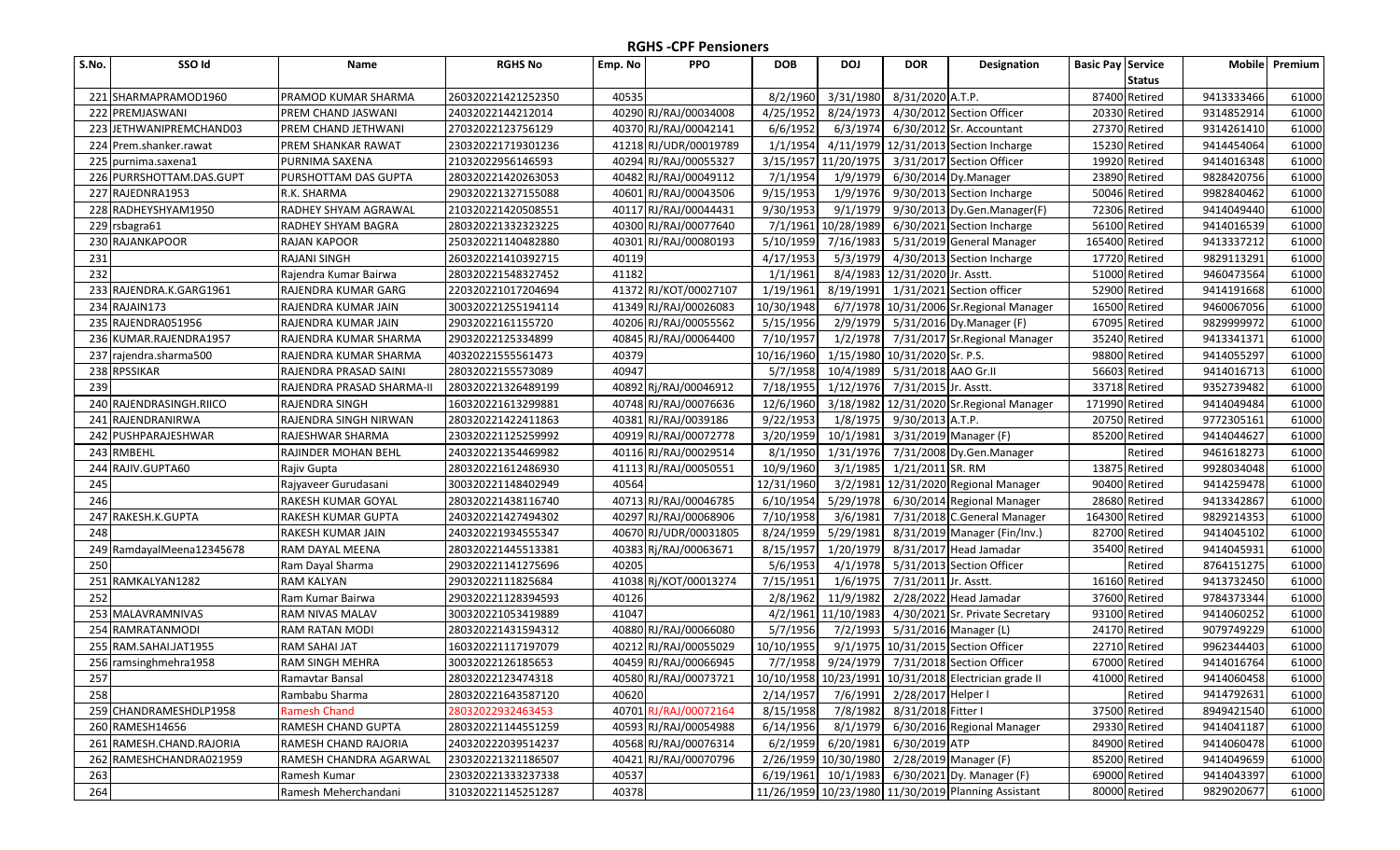| S.No. | SSO Id                                        | Name                         | <b>RGHS No</b>     | Emp. No | <b>PPO</b>            | <b>DOB</b> | <b>DOJ</b>                        | <b>DOR</b>                     | Designation                              | <b>Basic Pay Service</b> |               | <b>Mobile</b> | Premium |
|-------|-----------------------------------------------|------------------------------|--------------------|---------|-----------------------|------------|-----------------------------------|--------------------------------|------------------------------------------|--------------------------|---------------|---------------|---------|
|       |                                               |                              |                    |         |                       |            |                                   |                                |                                          |                          | <b>Status</b> |               |         |
| 265   |                                               | RAMESHWAR DAYAL RIGAR        | 280320221555297075 | 41361   |                       | 7/2/1959   | 7/2/1982                          | 7/31/2019 Fitter I             |                                          |                          | 38700 Retired |               | 61000   |
|       | 266 RDSHARMA25                                | RAMESHWAR DAYAL SHARMA       | 28032022151076315  |         | 40132 RJ/RAJ/00053139 | 4/2/1955   | 6/8/1988                          | 4/30/2015 Jr. Asstt.           |                                          |                          | 33122 Retired | 9571711264    | 61000   |
|       | 267 RAM.KHILARI1958                           | RAMKHILARI MEENA             | 280320221444241074 |         | 40597 RJ/RAJ/00067705 | 5/10/1958  | 12/3/1977                         |                                | 5/31/2018 Regional Manager               | 104900 Retired           |               | 9414049477    | 61000   |
| 268   |                                               | RAMNARAYAN MAURYA            | 31032022157253573  | 40128   |                       | 7/23/1951  | 12/1/1975                         |                                | 7/31/2011 Head Jamadar                   |                          | 10890 Retired | 9001091692    | 61000   |
| 269   |                                               | Ramnivas Bairwa              | 250320221423496852 | 41061   |                       | 7/3/1961   | 8/5/1981                          |                                | 7/31/2021 Dy. Manager                    |                          | 75400 Retired | 9352728657    | 61000   |
| 270   |                                               | Ranveer Singh                | 29032022173582988  | 40611   |                       | 5/10/1957  | 6/23/1977                         |                                | 5/31/2017 Head Jamadar                   |                          | 3200 Retired  | 9785762859    | 61000   |
| 271   | KHANRASHIDUDDIN1                              | RASHIDUDDIN KHAN             | 280320221539582873 |         | 41056 RJ/KOT/00014134 | 3/5/1951   | 5/2/1976                          |                                | 3/31/2011 Dy. Manager                    |                          | 20690 Retired | 9571224339    | 61000   |
| 272   |                                               | Ratan Lal Sharma             | 300320221336526132 | 40752   |                       | 4/26/1951  | 8/25/1975                         |                                | 4/30/2011 Section Officer                |                          | Retired       | 9462210141    | 61000   |
|       | 273 ravi.kant.jangid                          | RAVI KANT JANGID             | 21032022103721596  | 41135   | RJ/RAJ/00074459       | 6/5/1960   | 10/5/1989                         |                                | 6/30/2020 Section Incharge               |                          | 54500 Retired | 9314276101    | 61000   |
|       | 274 Ravindrachauhan1958                       | RAVINDRA SINGH CHAUHAN       | 270320221127328143 | 40617   | RJRAJ00070438         | 7/15/1958  | 12/2/1989                         | 7/31/2018 ARM                  |                                          |                          | 77700 Retired | 9413065049    | 61000   |
|       | 275 ROHITASH1617                              | ROHITASH YADAV               | 29032022113726271  | 40384   | RJ/RAJ/00060158       | 3/2/1957   | 11/17/1979                        | 3/31/2017 AAO Gr.I             |                                          |                          | Retired       | 9414607008    | 61000   |
| 276   |                                               | Rosan Lal                    | 310320221425573233 | 40927   |                       | 10/14/1958 | 12/1/1978                         |                                | 10/31/2018 Head Jamadar                  |                          | 35400 Retired | 7014213751    | 61000   |
|       | 277 sp.gupta.jain                             | S.P. GUPTA                   | 250320221833145162 |         | 40475 RJ/RAJ/00043822 | 7/6/1953   | 4/16/1974                         |                                | 7/31/2013 Dy.Manager (F)                 | 15600                    | Retired       | 7791919173    | 61000   |
| 278   |                                               | Sanjay Kumar Sharma          | 290320221429386454 | 40221   | RJ/RAJ/00076701       | 9/12/1959  | 2/1/1998                          |                                | 9/30/2019 AAO-Grade-1                    |                          | 56100 Retired | 9462230951    | 61000   |
| 279   | S.NAITHANI.RIICO                              | <b>SANJAY NATHANI</b>        | 230320221146336277 |         | 40220 RJ/RAJ/00078437 | 11/7/1961  | 5/31/1986                         | 11/30/2021 Sr. D.G.M.          |                                          | 160600 Retired           |               | 9414049429    | 61000   |
| 280   | SATISH.CHANDRA.59                             | SATISH CHANDR CHAUHAN        | 290320221145274119 | 40921   |                       | 1/2/1959   | 6/8/1988                          | 1/31/2019 Jr. Asstt.           |                                          |                          | 42700 Retired | 7568475872    | 61000   |
| 281   | SKSHARMA252                                   | SATISH KUMAR SHARMA          | 2503202298165939   |         | 40727 RJ/RAJ/00062375 | 3/2/1956   | 3/15/1980                         |                                | 3/31/2016 Sr. D.G.M.(Civil)              |                          | 46310 Retired | 9414066330    | 61000   |
| 282   |                                               | <b>SATYA NARAIN MODI</b>     | 290320221511159576 | 40218   |                       | 7/10/1949  | 12/28/1970                        |                                | 7/31/2007 Manager (Fin/Inv.)             |                          | 15200 Retired | 9929096364    | 61000   |
|       | 283 SATYA.NARAYAN.030753                      | SATYA NARAYAN SHARMA         | 290320221114474606 |         | 41353 RJ/RAJ/00040613 | 7/3/1953   | 9/20/1975                         | 7/31/2013 Jr. Asstt.           |                                          |                          | 12060 Retired | 9636559539    | 61000   |
|       | 284 satyakumawat569                           | Satyanarayan Kumawat         | 280320221139111076 |         | 41197 RJ/KOT/00026063 |            | 8/5/1959 11/23/1996               | 8/31/2019 Helper I             |                                          |                          | 31100 Retired | 9414273629    | 61000   |
|       | 285 s.bansal@riico.co.in                      | <b>SATYENDRA BANSAL</b>      | 210320221720517659 |         | 40313 RJ/RAJ/00076237 | 10/27/1960 |                                   | 5/31/1986 10/31/2020 Addl.G.M. |                                          | 152000 Retired           |               | 9414049426    | 61000   |
|       | 286 SavitriPunjabi1959                        | <b>SAVITRI PUNJABI</b>       | 280320221413162440 |         | 40314 RJ/RAJ/00072800 | 3/8/1959   | 1/4/1980                          |                                | 3/31/2019 Section Officer                |                          | 71100 Retired | 9414050358    | 61000   |
| 287   | SHILENDRA.871                                 | SHAILENDRA KUMAR SHARMA      | 23032022142397276  |         | 40140 RJRAJ00005992   | 3/27/1942  | 8/10/1977                         | 3/31/2000 Sr. D.G.M.           |                                          |                          | 14625 Retired | 9414050520    | 61000   |
| 288   | SHANKAR.LAL.KUMAWAT6                          | SHANKAR LAL KUMAWAT          | 280320221540413465 | 40848   | 5001                  | 8/22/1954  | 1/5/1980                          |                                | 8/31/2014 Sr. Draftsman                  |                          | 34800 Retired | 9828158486    | 61000   |
| 289   |                                               | Shanta Baj                   | 311020211323174232 | 40316   |                       | 10/22/1952 | 5/27/1978                         |                                | 10/31/2012 Section Incharge              |                          | Retired       |               | 61000   |
| 290   | <u>SHASHIJAINMAHEEPSHASHI@123</u> SHASHI JAIN |                              | 28032022144645357  | 40395   | RJ/RAJ/00059825       | 6/26/1956  | 2/1/1988                          |                                | 6/30/2016 Section Incharge               |                          | 14400 Retired | 9414016659    | 61000   |
| 291   | SHASHIARYA580                                 | SHASHI KANT ARYA             | 210320221822358109 | 41045   | RJ/KOT/00024236       | 12/20/1958 | 2/12/1981                         | 12/31/2018 RM                  |                                          |                          | 98800 Retired | 9414041837    | 61000   |
|       | 292 SPSHAR9                                   | SHIV PRASAD SHARMA           | 2303202213188246   | 40317   | RJ/RAJ/00055023       | 4/9/1956   | 11/15/1975                        | 4/30/2016 Sr. P.S.             |                                          |                          | 30980 Retired | 9414047632    | 61000   |
| 293   |                                               | SHIV RAJ SINGH SHEKHAWAT     | 280320221541372905 | 41369   |                       | 2/19/1957  | 5/12/1997                         |                                | 2/28/2017 Dy.Manager (F)                 |                          | 82400 Retired | 9414055245    | 61000   |
| 294   | SHIVSHANKERSHARMA195                          | SHIV SHANKER SHARMA          | 28032022152282291  |         | 41042 RJ/KOT/00014376 | 4/16/1952  | 12/8/1978                         |                                | 8/31/2011 Section Incharge               |                          | 20330 Retired | 9414191654    | 61000   |
| 295   |                                               | Shri Govind Sharma           | 290320221244163138 | 40584   |                       | 11/10/1949 | 4/25/1978                         |                                | 11/30/2007 Addl.G.M.(Civil)              |                          | 16500 Retired | 9461307790    | 61000   |
| 296   | SHRIKANTPODDAR2015                            | <b>SHRIKANT PODDAR</b>       | 240320221219516867 |         | 41133 RJ/RAJ/00050733 | 7/4/1955   | 8/6/1984                          |                                | 7/31/2015 Section Incharge               |                          | 21580 Retired | 941336609     | 61000   |
|       | 297 SHUJAUDDIN1961                            | <b>SHUJAUDDIN KHAN</b>       | 290320221045471798 | 40153   |                       | 7/11/1961  | 8/21/1989                         | 7/31/2021 Binder               |                                          |                          | 35700 Retired | 9414016509    | 61000   |
|       | 298 SINGHSB190                                | SHYAM BIHARI SINGH           | 230320221615482968 |         | 40312 RJ/RAJ/00077531 | 7/5/1960   | 4/17/1982                         | 7/31/2020 P.S.                 |                                          |                          | 93100 Retired | 9414047681    | 61000   |
| 299   |                                               | <b>SITA RAM DAROGA</b>       | 29032022114054272  |         | 40678 RJ/RAJ/00054219 | 9/5/1952   | 5/5/1972                          |                                | 9/30/2012 Pump Driver II                 |                          | 11260 Retired | 9351674989    | 61000   |
|       | 300 SITARAM.NAWARIYA                          | <b>SITA RAM NAWARIA</b>      | 160320221613254814 |         | 40144 RJ/RAJ/00070297 | 7/1/1959   | 2/12/1980                         |                                | 6/30/2019 Section Officer                |                          | 59500 Retired | 9414016059    | 61000   |
|       | 301 sharmasr46                                | SITA RAM SHARMA              | 290320221157358411 |         | 40450 RJ/RAJ/34005    |            |                                   |                                | 7/15/1946 9/29/1970 7/31/2004 Dy.Manager |                          | 11975 Retired | 9829056939    | 61000   |
| 302   |                                               | Sitaram Verma                | 280320221439526802 | 40224   |                       | 7/15/1959  |                                   |                                | 4/25/1978 7/31/2019 Section Officer      |                          | 67000 Retired | 8003697699    | 61000   |
|       | 303 SUBHKARANSINGH2022                        | <b>SUBHKARAN SINGH</b>       | 160320221014254813 |         | 40427 RJ/RAJ/00067604 | 5/8/1955   | 3/7/1979                          | 5/31/2015 Sr. P.S.             |                                          |                          | 25290 Retired | 9468866338    | 61000   |
|       | 304 subodh140                                 | <b>SUBODH KUMAR GUPTA</b>    | 220320221614269728 |         | 40217 RJ/RAJ/00064399 | 7/1/1958   | 3/13/1986                         |                                | 6/30/2018 Dy.Manager (F)                 |                          | 89000 Retired | 9828164631    | 61000   |
|       | 305 NAIRSUDHA61                               | <b>SUDHA NAIR</b>            | 240320221637574747 |         | 40318 RJ/RAJ/00072241 | 3/3/1961   | 2/1/1988                          |                                | 3/31/2021 Section Incharge               |                          | 57800 Retired | 9414016356    | 61000   |
| 306   |                                               | Sumer Chand Jain             | 30032022125465789  | 40679   |                       | 11/14/1952 |                                   |                                | 1/24/1979 11/30/2012 Section Incharge    |                          | Retired       |               | 61000   |
|       | 307 SUMER.SINGHCH91                           | <b>SUMER SINGH</b>           | 280320221249306133 |         | 40619 RJ/RAJ/00072033 | 6/23/1960  | 4/5/1991                          | 6/30/2020 Helper I             |                                          |                          | 33300 Retired | 8769310330    | 61000   |
|       | 308 sumer.riico                               | <b>SUMER SINGH SHEKHAWAT</b> | 220320221545194563 |         | 40219 RJ/RAJ/00061078 |            | 7/2/1957 9/20/1984 1/31/2017 P.S. |                                |                                          |                          | 30760 Retired | 9352668558    | 61000   |